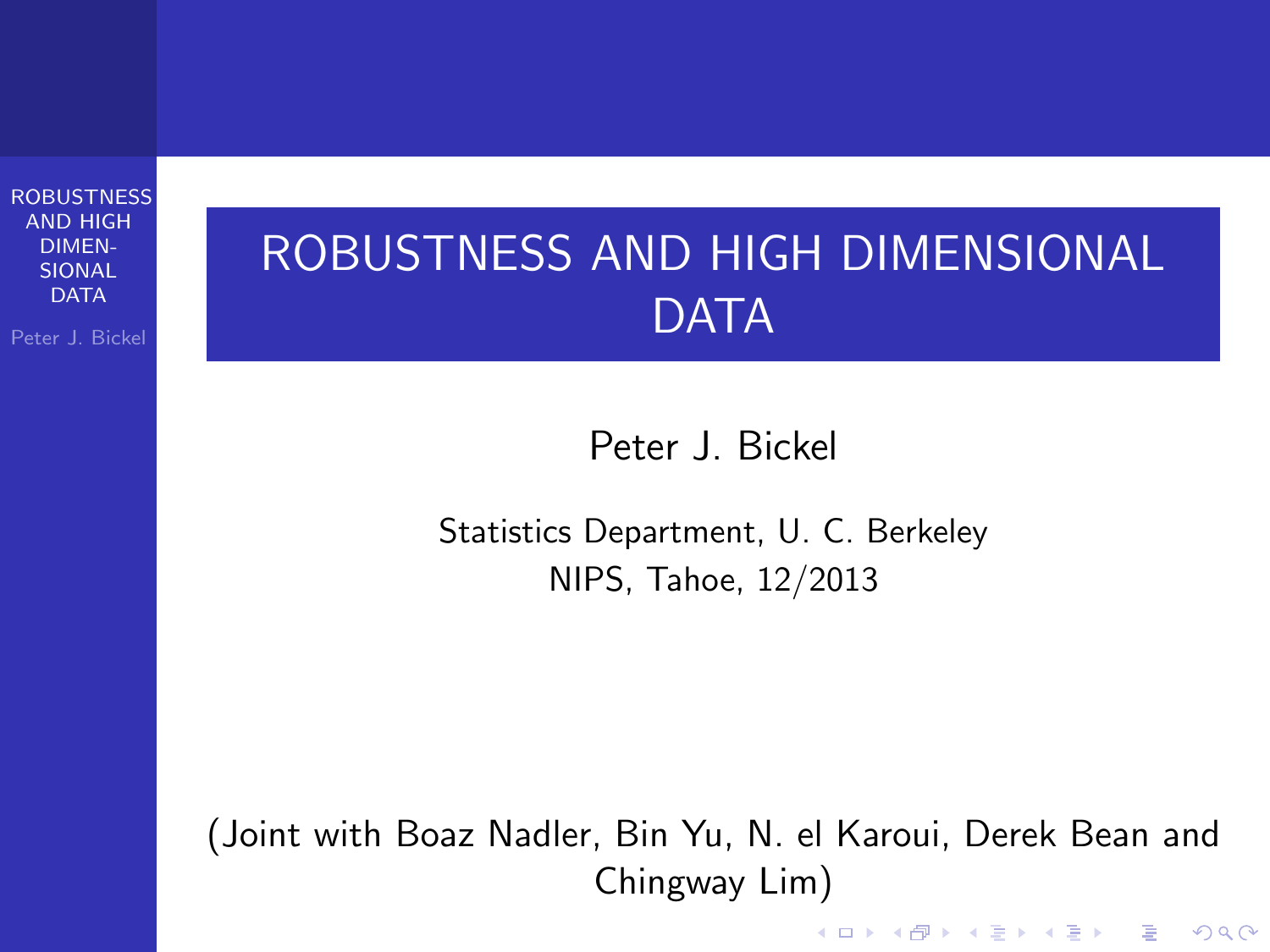### Outline

#### **[ROBUSTNESS](#page-0-0)** AND HIGH DIMEN-SIONAL **DATA**

Peter J. Bickel

**1** Robust *M* estimation in Linear Regression for fixed number of covariates p

**KORK ERKER ADE YOUR** 

- 2 What is known if,  $\frac{p}{n} \to 0$ ,  $p \to \infty$ ?
- 3 Least squares and Lasso: Some current results
- 4 Some curious simulations
- **5** Heuristics
- **6** Projection Pursuit
- **7** Discussion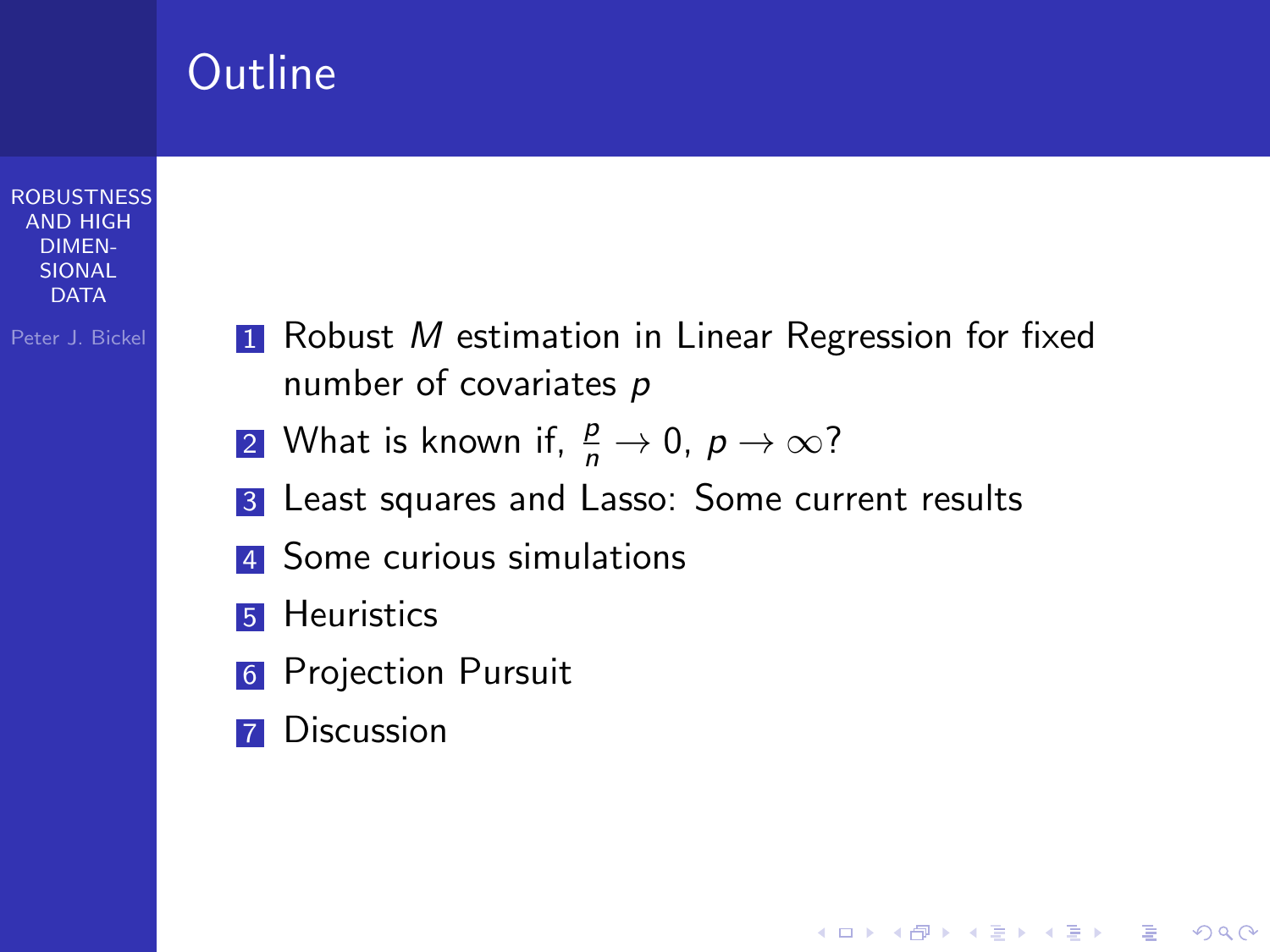### The Regression Model and Least Squares Data

**[ROBUSTNESS](#page-0-0)** AND HIGH DIMEN-SIONAL  $\overline{D}$  $\Delta$ T $\Delta$ 

Peter J. Bickel

$$
\mathbf{X}_i = (\mathbf{Z}_i, Y_i) \quad i = 1, \dots, n \quad \mathbf{Z}_i \quad p \times 1 \text{ iid}
$$

**Assumed model:**  $(n = 1)$ 

$$
Y = \mathbf{Z}^T \boldsymbol{\beta}_0 + \mathbf{e}
$$

### e  $\perp$  Z

Used as an approximation to general model

$$
Y = \mu(\mathbf{Z}) + e, \quad E(e|\mathbf{Z}) \equiv 0
$$

K ロ ▶ K @ ▶ K 할 ▶ K 할 ▶ | 할 | © 9 Q @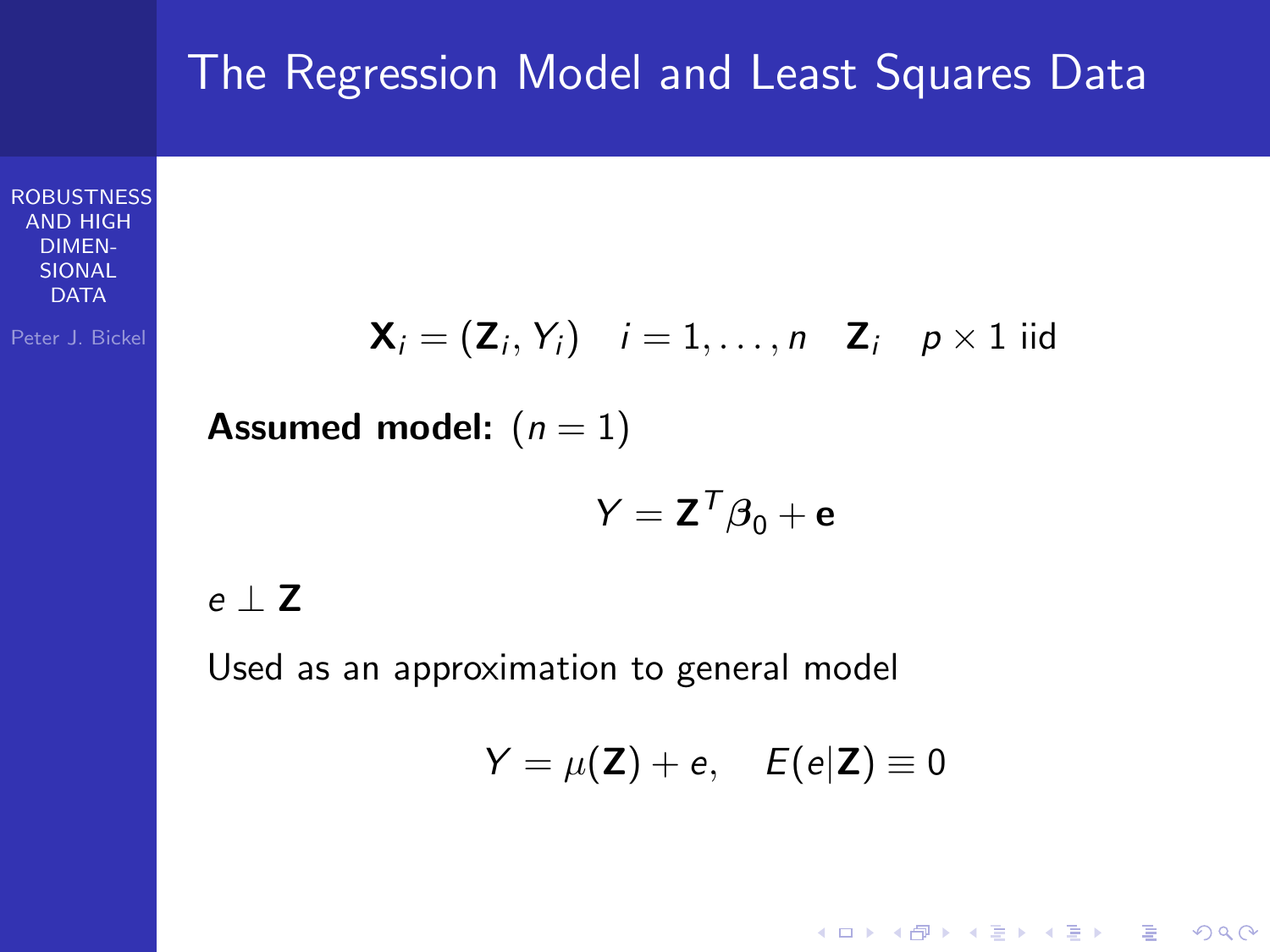### Basic Theorem

#### **[ROBUSTNESS](#page-0-0)** AND HIGH DIMEN-SIONAL DATA

If 
$$
\hat{\boldsymbol{\beta}} = \arg \min \{ ||\boldsymbol{Y} - \mathbf{Z}^T \boldsymbol{\beta}||_n^2 \}
$$
 where  $||f(\mathbf{X})||_n \equiv \frac{1}{n} \sum_{i=1}^n f^2(\mathbf{X}_i)$   
\na)  $\hat{\boldsymbol{\beta}} = \left[\frac{1}{n} (\mathcal{Z}^{(n)}[\mathcal{Z}^{(n)}]^T)\right]^{-1} (\mathbf{Z}^{(n)}, \mathbf{Y})_{(n)}$   
\nwhere  $\mathbf{Y} \equiv (\mathbf{Y}_1, ..., \mathbf{Y}_n)^T$ ,  $(\mathbf{Z}^{(n)}, \mathbf{Y})_{(n)} \equiv \frac{1}{n} \sum_{i=1}^n Y_i \mathbf{Z}_i$   
\n $\mathcal{Z}_{p \times n}^{(n)} = (\mathbf{Z}_1, ..., \mathbf{Z}_n)$   
\n $\mathcal{Z}^{(n)}[\mathcal{Z}^{(n)}]^T = \sum_{i=1}^n \mathbf{Z}_i \mathbf{Z}_i^T$   
\nb) If  $\Sigma \equiv E(\mathbf{Z} \mathbf{Z}^T)$  is nonsingular,  $\beta_0$  is TRUE

$$
\sqrt{n}(\hat{\boldsymbol{\beta}} - \boldsymbol{\beta}_0) \Longrightarrow N(\mathbf{0}, \sigma^2 \Sigma^{-1})
$$

$$
\boldsymbol{\beta}_0 = \Sigma^{-1} \big[ E(\boldsymbol{Y} \mathbf{Z}) \big]
$$

イロト イ御 トイミト イミト ニミー りんぴ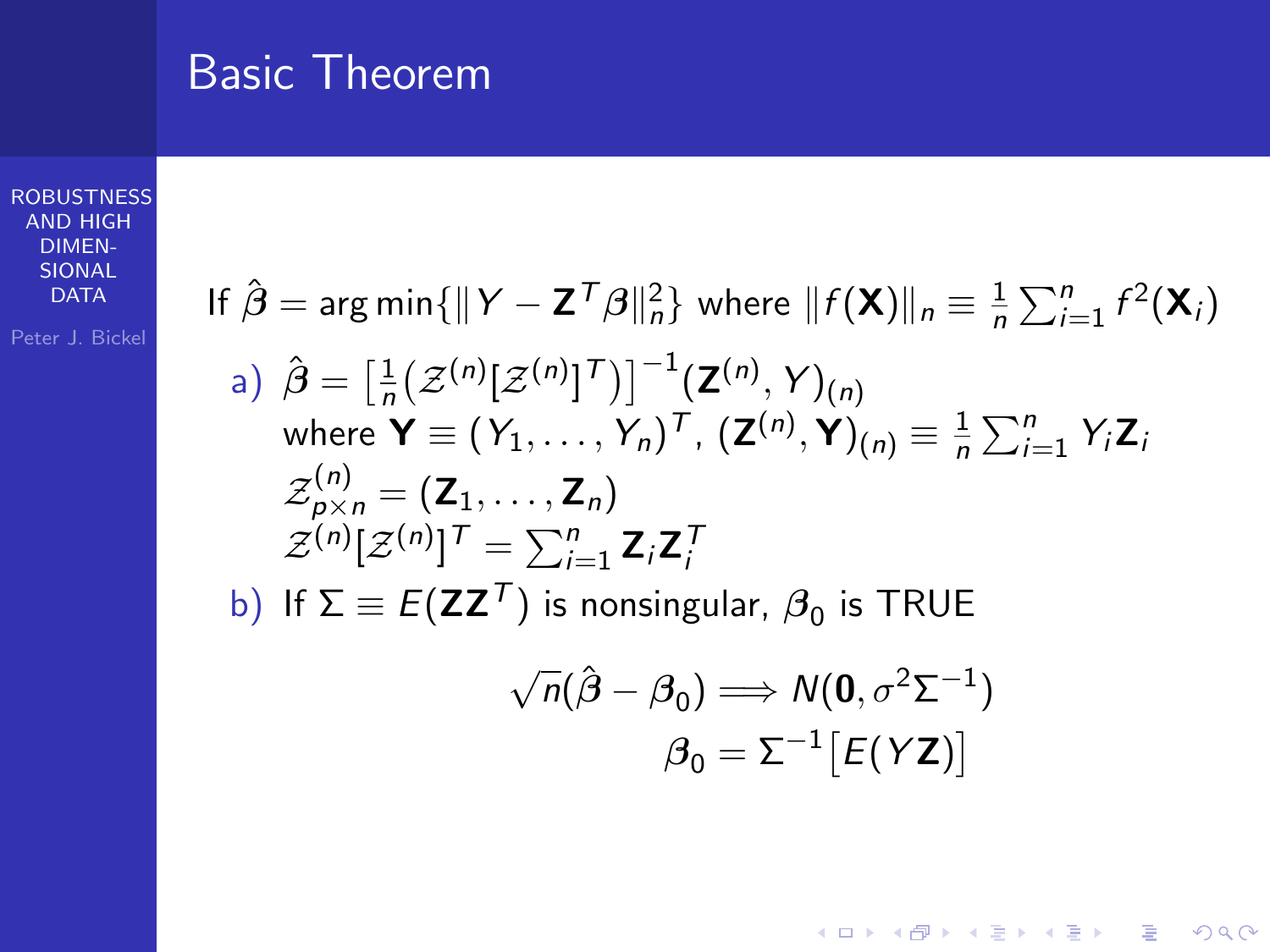### Robust M Estimation in Regression

**[ROBUSTNESS](#page-0-0)** AND HIGH DIMEN-SIONAL **DATA** 

Peter J. Bickel

$$
\boldsymbol{\beta}_0 = \text{arg min } E_0 \rho (\boldsymbol{Y} - \mathbf{Z}^T \boldsymbol{\beta})
$$

 $\rho$  convex, symmetric about 0. p fixed

$$
\hat{\boldsymbol{\beta}}_{\rho} \equiv \arg \min \frac{1}{n} \sum_{i=1}^{n} \rho (Y_i - \mathbf{Z}_i^T \boldsymbol{\beta})
$$

**Thm (Huber)** If  $\psi \equiv \rho'$  is smooth,  $\rho$  *is fixed, n*  $\rightarrow \infty$ ,  $E_0\psi^2(e)<\infty$ ,  $E_0\psi'(e)\neq 0$  and **Z** is full dimensional,  $EZZ<sup>T</sup>$  non singular

**KORK ERKER ADE YOUR**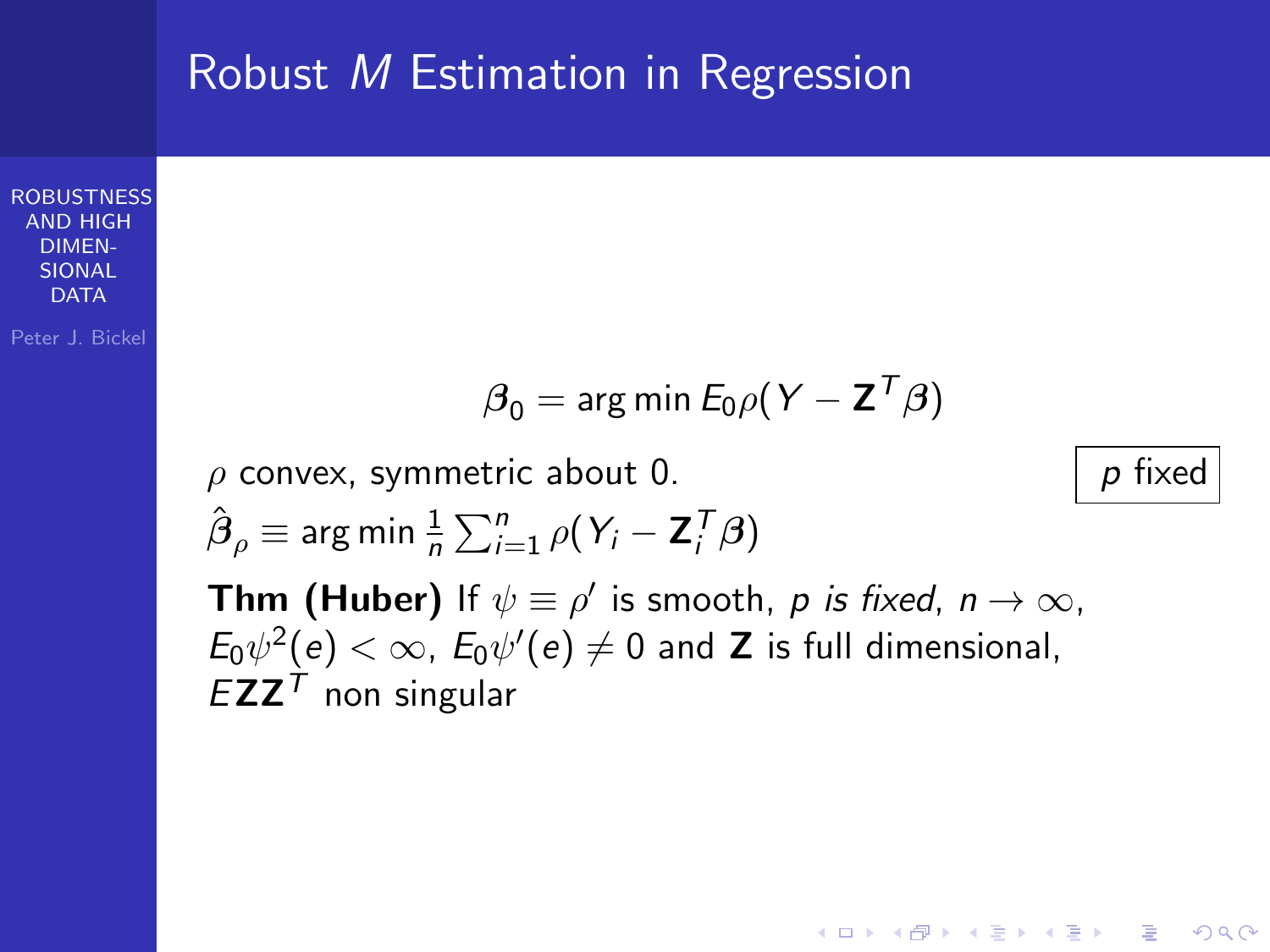### Robust M Estimation in Regression

**[ROBUSTNESS](#page-0-0)** AND HIGH DIMEN-SIONAL DATA

Peter J. Bickel

$$
\hat{\beta}_{\rho} = \beta_0 - \frac{1}{n} \sum_{i=1}^n \mathbf{Z}_i \frac{\psi(e)}{E_0 \psi'(e)} + o_P(n^{-\frac{1}{2}})
$$

$$
\sqrt{n}(\hat{\beta} - \beta_0) \Longrightarrow N_P(\mathbf{0}, [E_0(\mathbf{ZZ}^T)]^{-1} \sigma^2(\rho))
$$

$$
\sigma^2(\rho) = \frac{E_0 \psi^2(e)}{[E_0 \psi'(e)]^2}
$$

E.g.:  $\psi(t) = t$  LSE not robust against heavy tails

$$
\psi(t) = h_k(t) = t, \ |t| \leq k \text{ (Huber)}
$$
\n
$$
= k \, \text{sgn}(t), |t| > k
$$
\n
$$
\psi(t) = \text{sgn}(t) \qquad (L1)
$$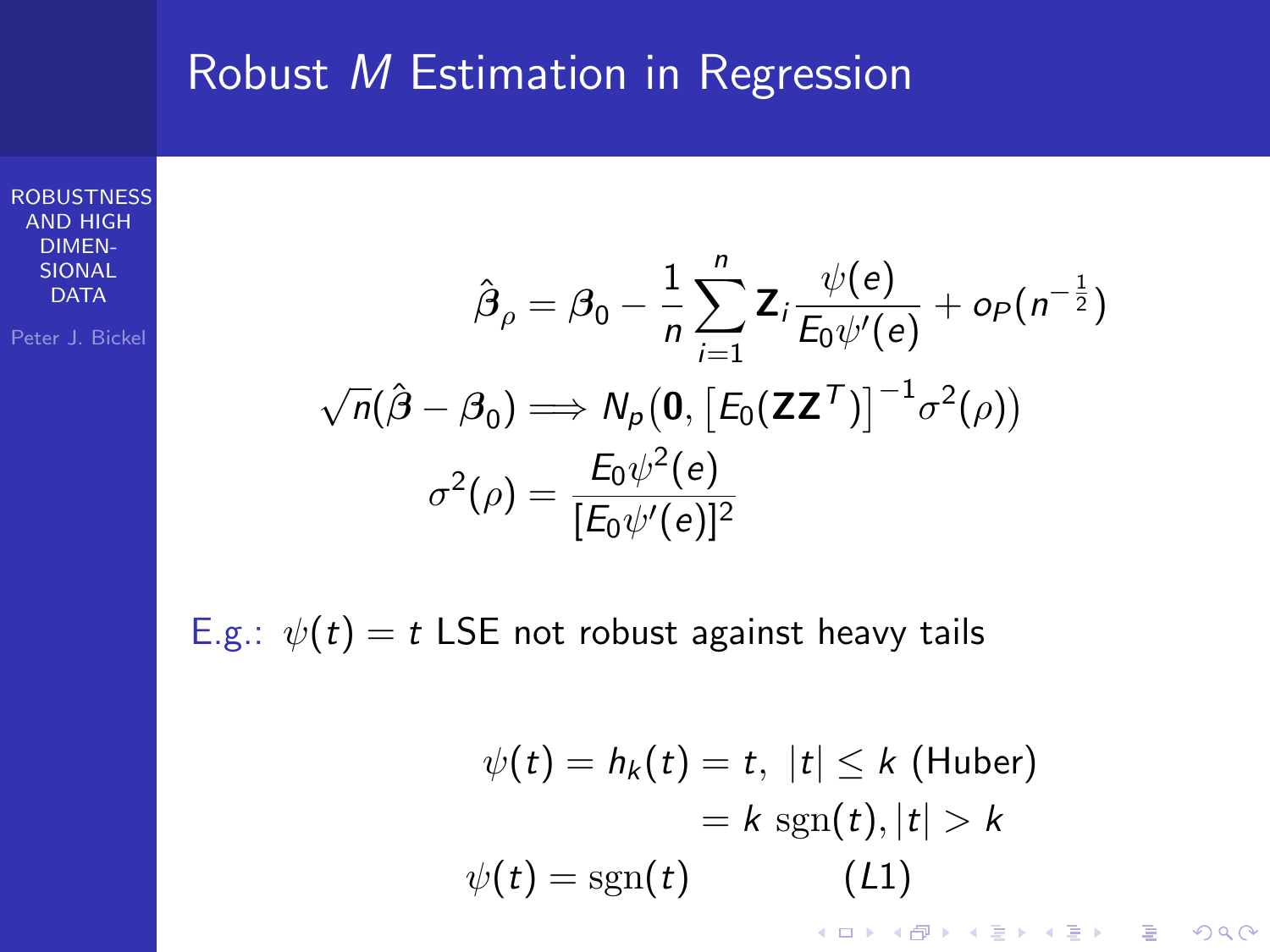### **[ROBUSTNESS](#page-0-0)** AND HIGH DIMEN-SIONAL **DATA** Peter J. Bickel The curent focus of interest:  $p, n$  both large What if  $p \to \infty$ ? Theorem (Huber) (1973) (Negative) If  $\frac{p}{n} \to c > 0$  $\exists$  contrast  ${\sf t}^{\sf T}\boldsymbol{\beta}_0$  $\mathbf{t}^{\mathcal{\mathcal{T}}}(\hat{\boldsymbol{\beta}}_{\textsf{\tiny LSE}}-\boldsymbol{\beta}_{0})$  is not asymptotically Gaussian Note:  $E[X^{\mathcal{T}}(\hat{\beta}_{LSE} - \hat{\beta}_0)]^2 = \sigma^2 \frac{p}{n}$  $\implies$  Data picked contrast is inconsistent

**KORK STRAIN A BAR SHOP**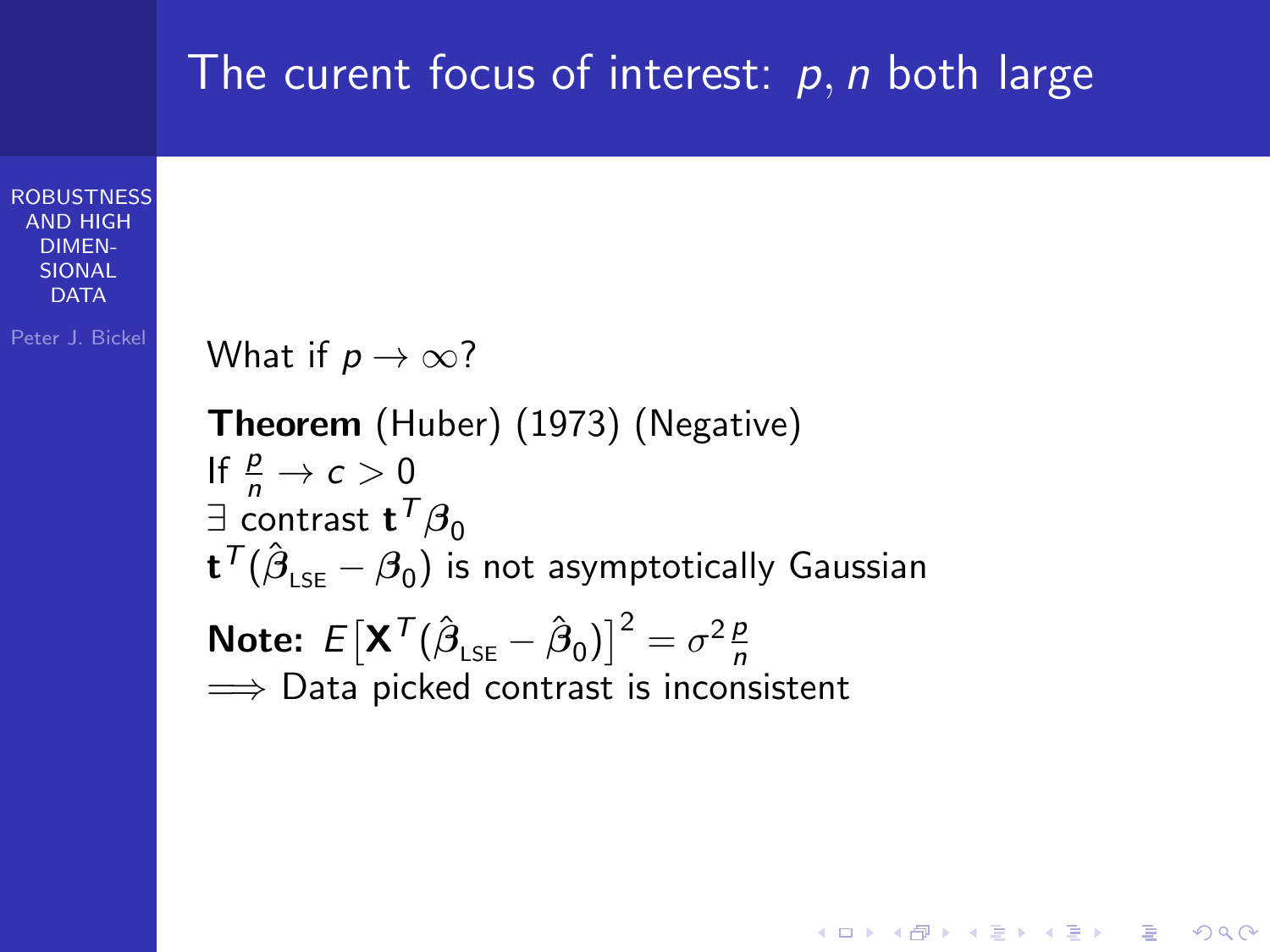## (Huber, Portnoy) (Positive)

**[ROBUSTNESS](#page-0-0)** AND HIGH DIMEN-SIONAL **DATA** 

Peter J. Bickel

(Huber) If the projection matrix  $[\mathcal{Z}^{(n)}]^{\mathcal{T}}\{\mathcal{Z}^{(n)}[\mathcal{Z}^{(n)}]^{\mathcal{T}}\}^{-1}\mathcal{Z}^{(n)}$ has diagonal  $\pi_{ii} \equiv \frac{p}{n}$  $\frac{p}{n}$  and  $\frac{p^3}{n} \to 0$  $\mathbf{a}^\mathcal{T} (\hat{\boldsymbol{\beta}}-\boldsymbol{\beta}) \sim \mathcal{N}(0, \sigma^2(\mathbf{a}, \psi))$  $\sigma^2(a,\psi) = \frac{E\psi^2(e)}{e^{\langle e, \psi \rangle}}$  $\frac{E\,\psi^{\scriptscriptstyle \perp}(\mathit{e})}{\left(E\psi^{\prime}(\mathit{e})\right)^2}$ a $^{\mathcal{T}}\big[(\mathcal{Z}^{(n)}[\mathcal{Z}^{(n)}]^{\mathcal{T}}\big]^{-1}$ a

**KORK STRAIN A BAR SHOP** 

Improved Conditions: Portnoy (1985) AS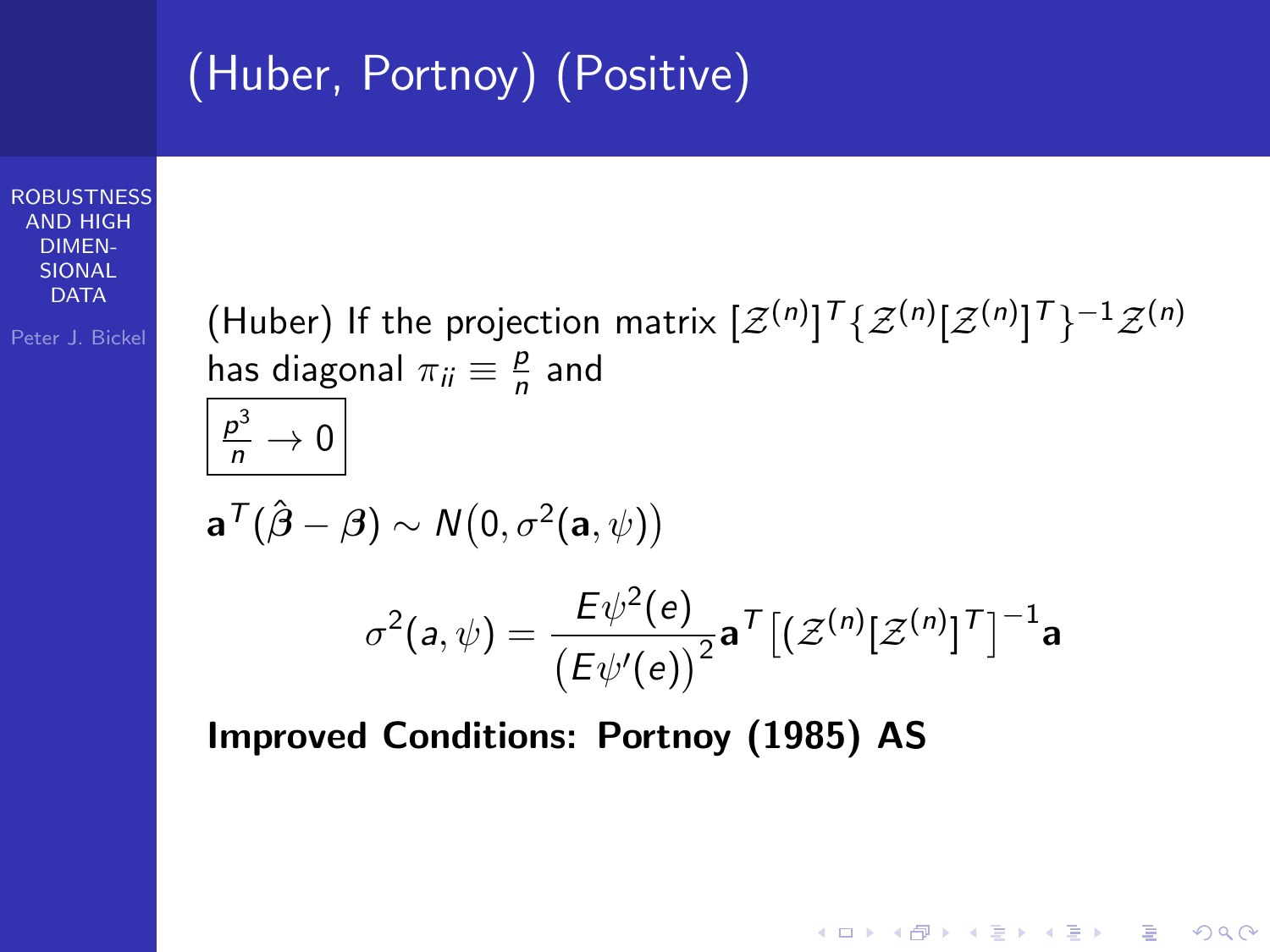# What if  $\frac{p}{n} \to 0$  more slowly or  $\frac{p}{n} \to c$ ,  $0 < c \le \infty$

**[ROBUSTNESS](#page-0-0)** AND HIGH DIMEN-SIONAL  $\overline{D}$  $\Delta$ T $\overline{\Delta}$ 

Peter J. Bickel

Gaussian Linear Regression Model

$$
\mathbf{Y}_{n\times 1} = Z_{n\times p}\beta_{p\times 1} + \mathbf{e}_{n\times 1}
$$
  
\n
$$
\mathbf{e} = (e_1, \dots, e_n)^T \text{ iid } N(0, \sigma^2)
$$
  
\n
$$
\mathbf{Z}^{(j)} \equiv \begin{pmatrix} Z_{ij} \\ \vdots \\ Z_{nj} \end{pmatrix}, \qquad j = 1, \dots, p
$$
  
\n
$$
Z \equiv (\mathbf{Z}^{(1)}, \dots, \mathbf{Z}^{(p)})_{n\times p} = [\mathcal{Z}^{(n)}]^T
$$

**KORK ERKER ADE YOUR** 

Suppose  $|\mathsf{Z}^{(j)}|^2=n$ ,  $\mathsf{Z}^{(a)}\perp \mathsf{Z}^{(b)}$  a  $\neq b$ (Canonical Gaussian Model) Equivalent to: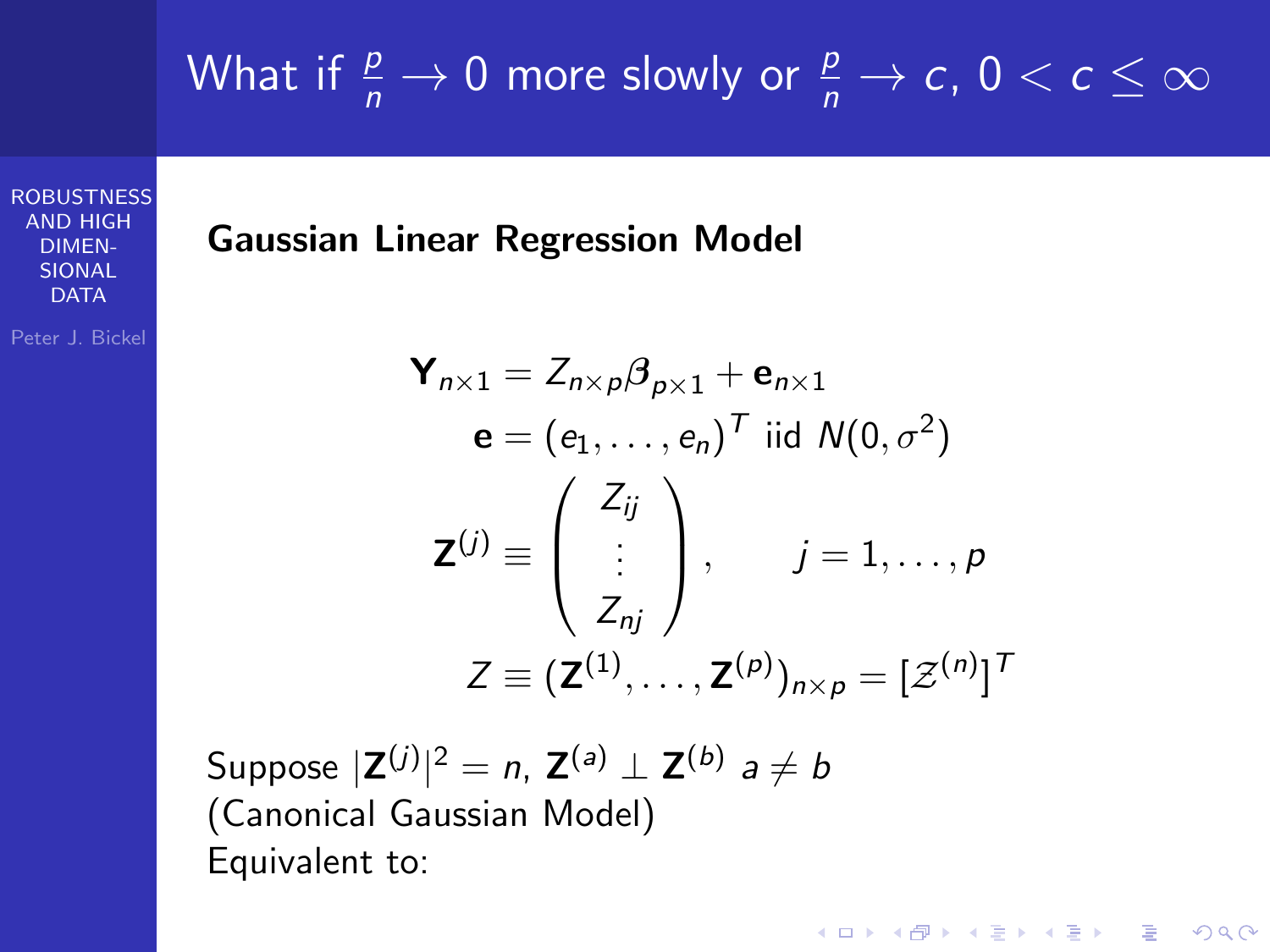Peter J. Bickel

Gaussian White Noise Model (Donoho, Johnstone, Kerkyacharian, Picard (1995))

$$
X_j = \beta_j + \varepsilon_j, \ j = 1, \dots, p, \ \varepsilon_j \sim N\left(0, \frac{\sigma^2}{n}\right)
$$
iid  

$$
X_j = \frac{[\mathbf{Z}^{(j)}]^T \mathbf{Y}}{n}
$$

**KORK STRAIN A BAR SHOP** 

Assume

- i)  $\beta$  sparse: If  $S = \{\beta_j; \beta_j \neq 0\}$ ,  $|S| = s << p$ .
- ii) Signal strong:  $j \in S \Longrightarrow |\beta_j| \geq \delta_n > 0$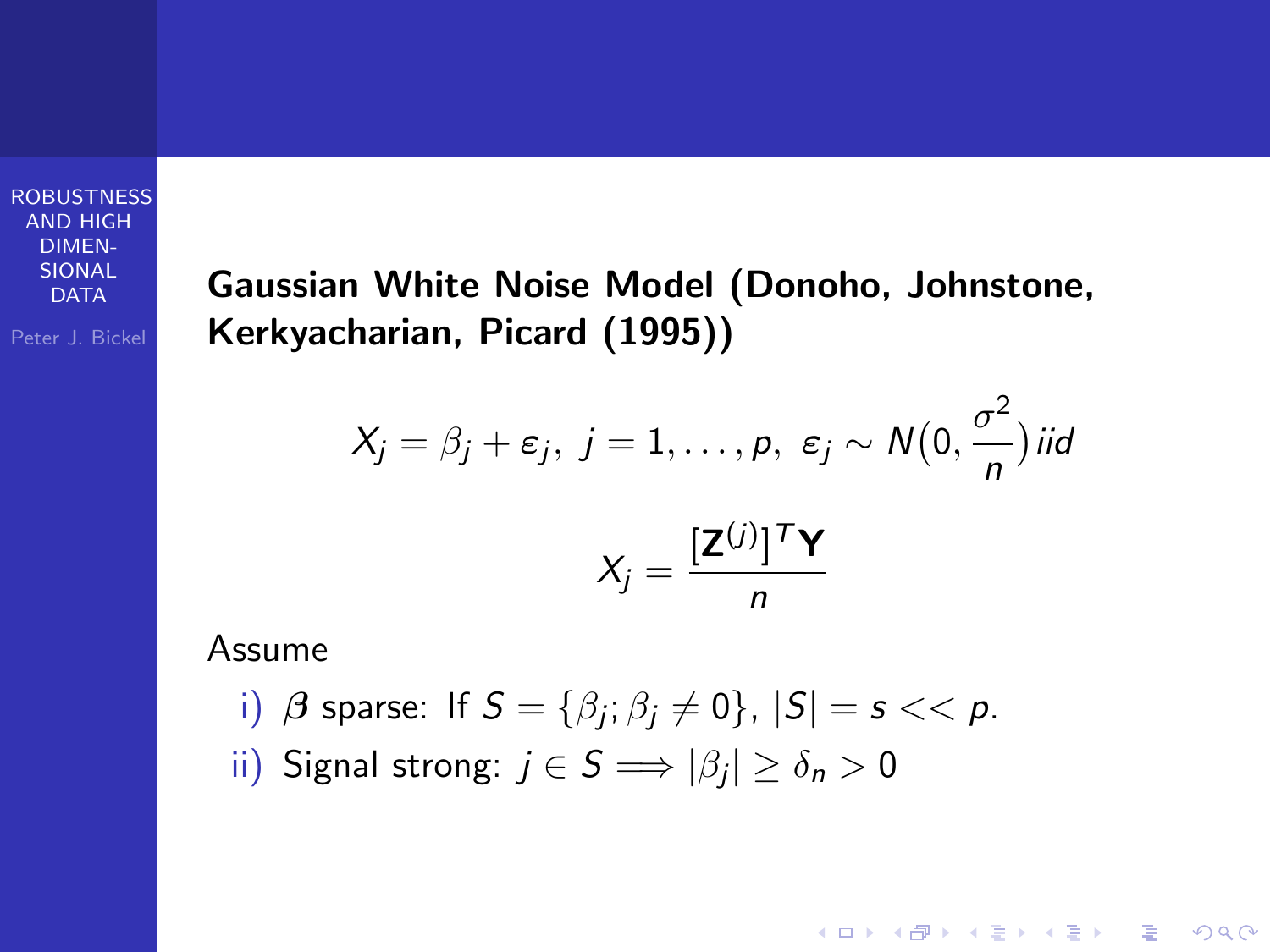Let,

$$
\hat{X}_j \equiv X_j - h_K(X_j)
$$
  

$$
h_K \equiv \text{ Huber function, } K = \sigma \sqrt{\frac{2 \log p}{n}}
$$

イロト イ御 トイミト イミト ニミー りんぴ

**GWN Result:** If 
$$
\delta_n \sqrt{\frac{n}{\log p}} \to \infty
$$
,  

$$
\sum_{j=1}^p E(\hat{X}_j - \beta_j)^2 = \frac{s\sigma^2}{n} (1 + o(1))
$$

(Best possible if  $S$  is known)

$$
\text{If } \delta_n = \Omega \sqrt{\frac{\log p}{n}}, \ s \to s \log p.
$$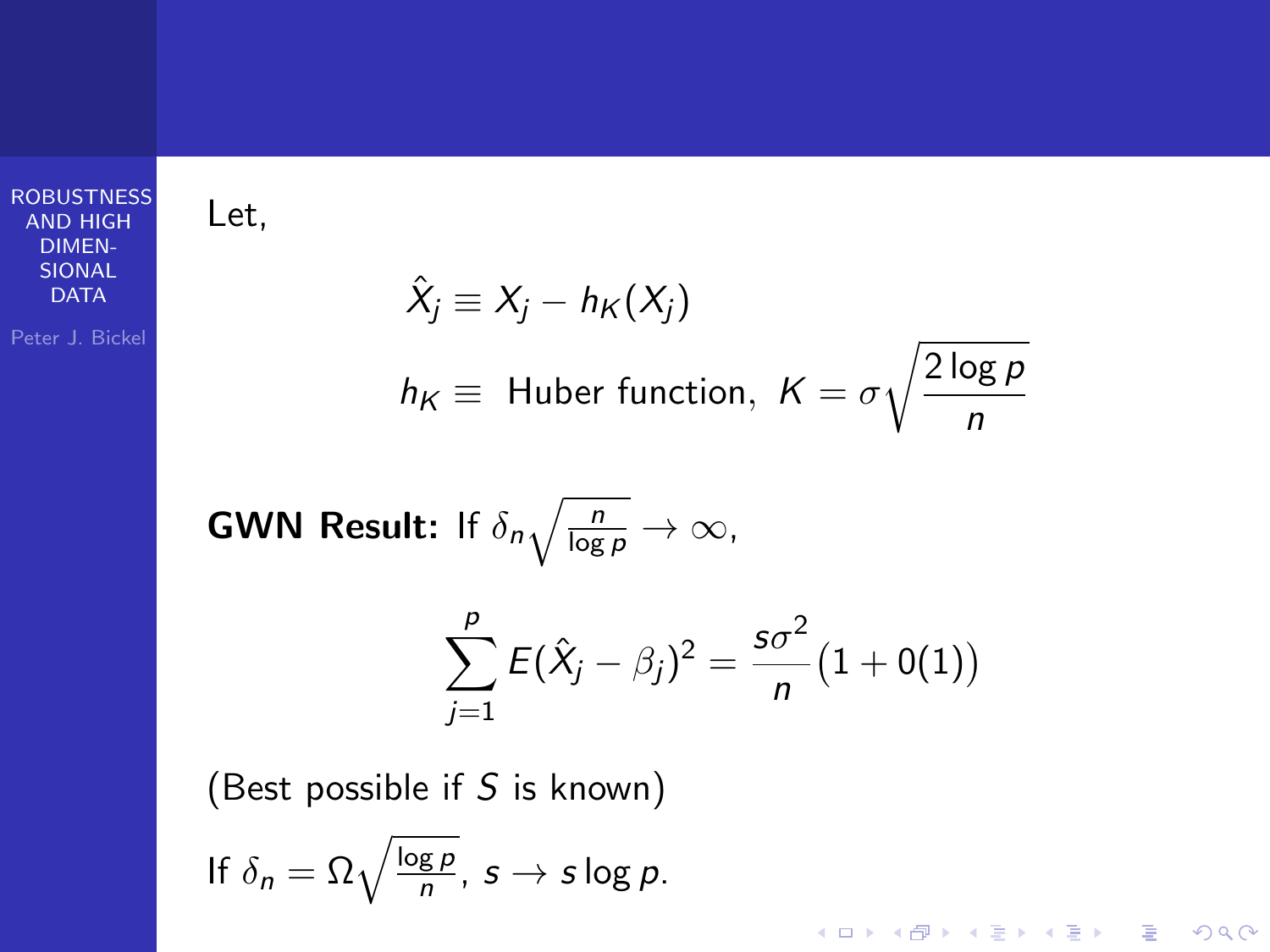### The Lasso: Donoho, Saunders, Chen (1998), Tibshirani (1996)

**[ROBUSTNESS](#page-0-0)** AND HIGH DIMEN-SIONAL  $\overline{D}$  $\Delta$ T $\Delta$ 

Peter J. Bickel

$$
\hat{\boldsymbol{\beta}}_L \equiv \text{arg min}\left\{|\boldsymbol{\mathsf{Y}}-Z\boldsymbol{\beta}|^2+\lambda|\boldsymbol{\beta}|_1\right\}
$$

For canonical model

 $\mathsf{Z}^{(1)},\ldots,\mathsf{Z}^{(p)}$  orthonormal  $|\mathsf{Z}^{(j)}|^2=n,\ j=1,\ldots,p$  . Then, for suitable  $\lambda(K)$ 

$$
\hat{\beta}_{jL}=\hat{X}_j.
$$

**KORK ERKER ADE YOUR**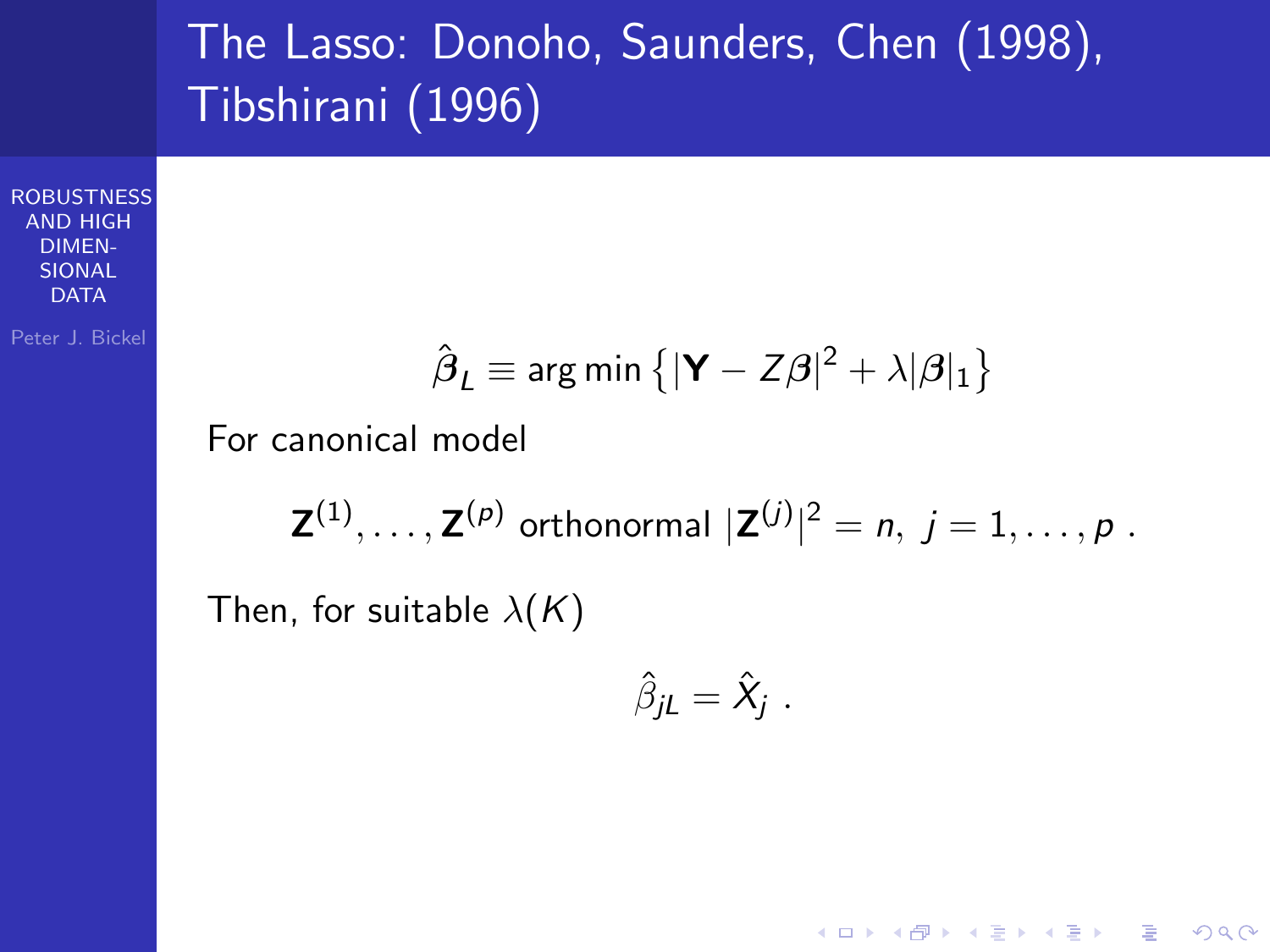### Conclusion

**[ROBUSTNESS](#page-0-0)** AND HIGH DIMEN-SIONAL **DATA** 

Peter J. Bickel

- a) If  $\mathsf{Z}^{(1)}, \ldots, \mathsf{Z}^{(p)}$  are nearly orthogonal
- b)  $\beta$  is sparse
- c) The signal is strong
- $\hat{\boldsymbol{\beta}}_L$  behaves as LS when we know  $S.$

Many Results: Buhlmann, van de Geer, Tsybakov, Meinshausen, Yu, Fan and collaborators, have found minimal versions of a)-c) extended GWN result.

**KORK ERKER ADE YOUR**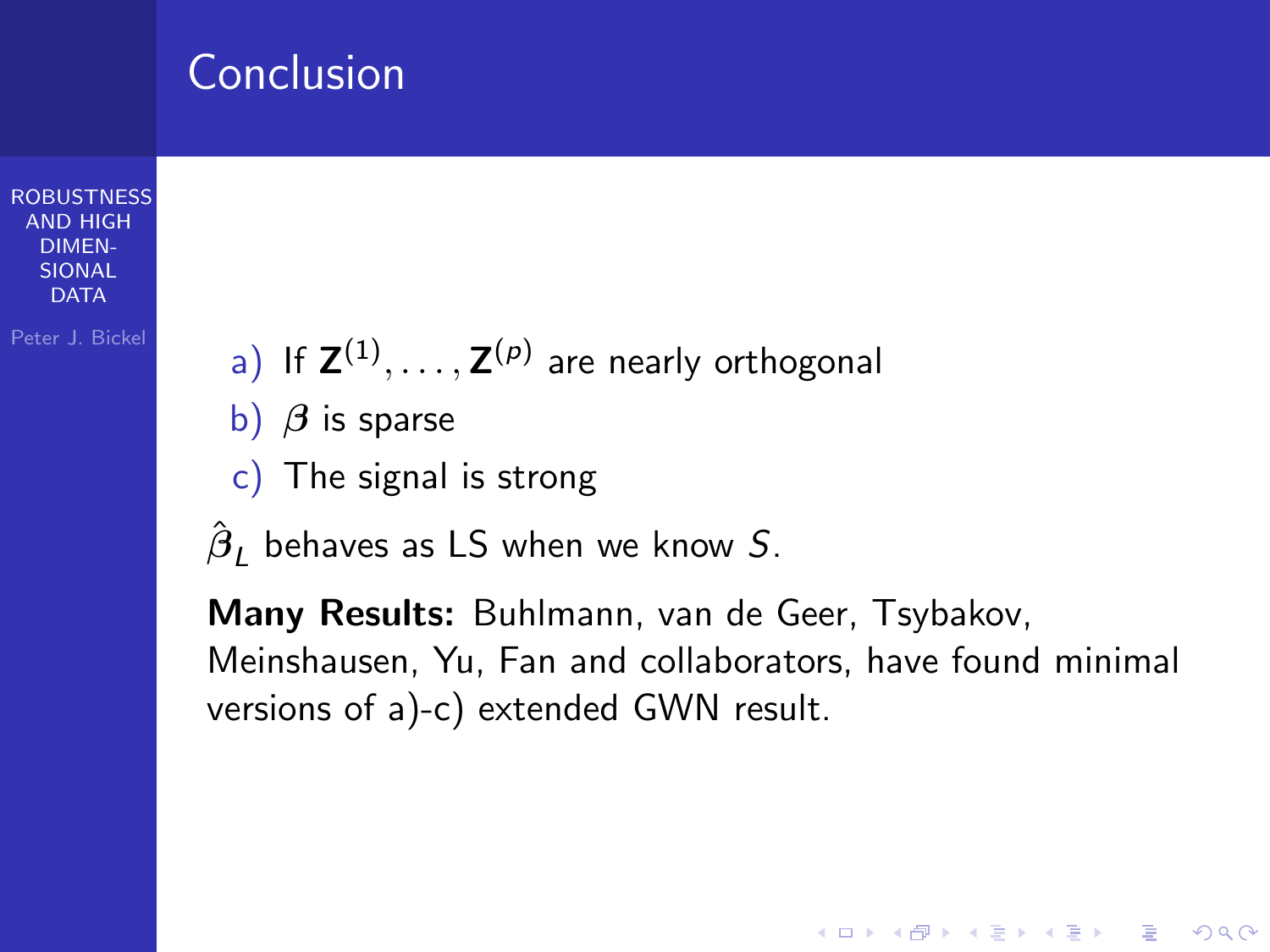|  | <b>Robust Case:</b> |
|--|---------------------|
|  |                     |

Peter J. Bickel

Bradic, Fan, Wang, JRSS(B) (2011) Variable selection including robust objective functions give results of this type with

$$
\sigma^2 \frac{s}{n} \to \frac{E\psi^2(e)}{[E\psi'(e)]^2} \frac{s}{n}
$$

Open problems in paralleling the work done for  $LS +$  Lasso but see GLM results of van de Geer and others (Buhlmann, van de Geer(to appear)) Statistics for High Dimensional Data

**KORK STRAIN A BAR SHOP**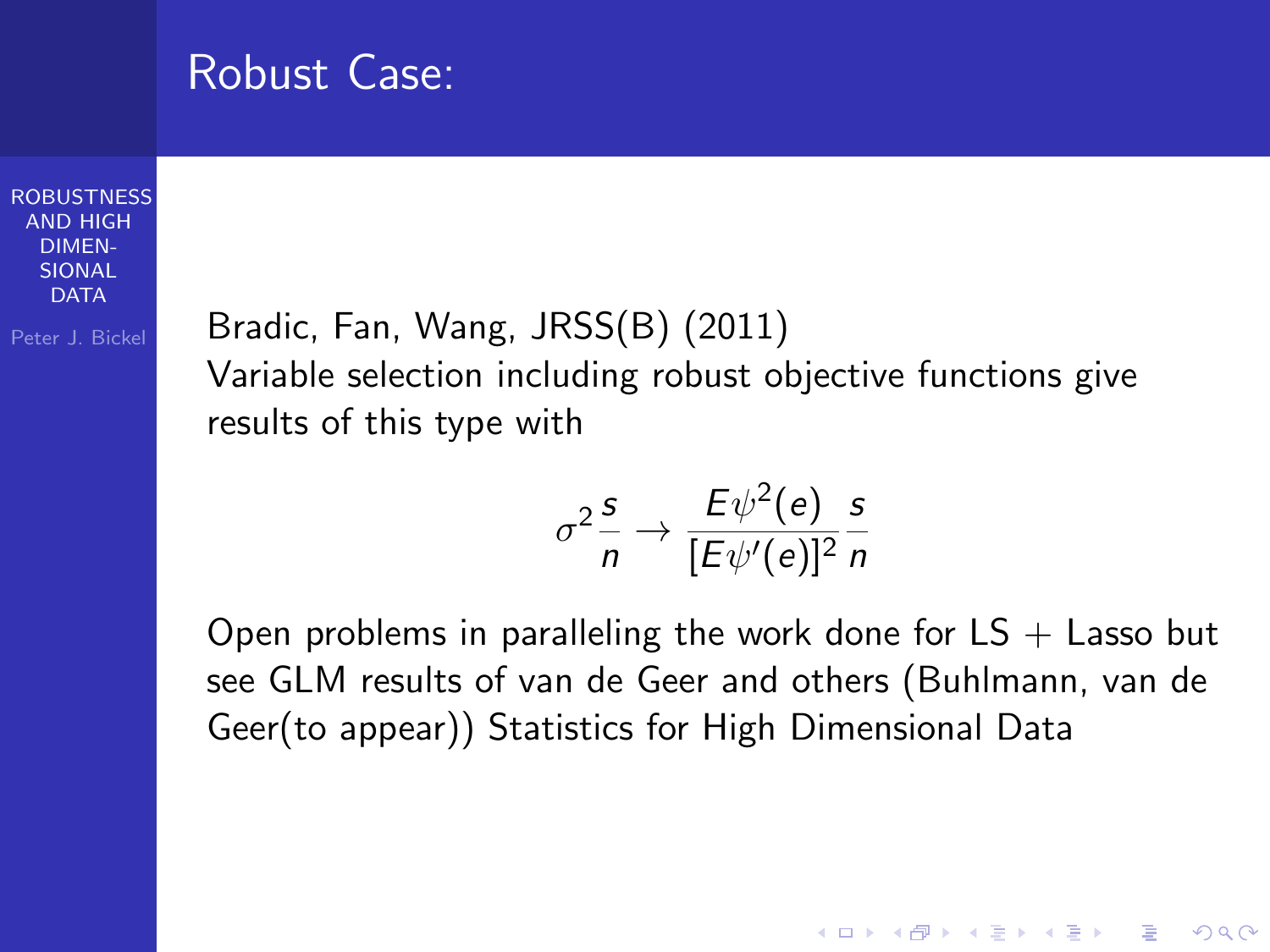**[ROBUSTNESS](#page-0-0)** AND HIGH DIMEN-SIONAL **DATA** Peter J. Bickel Behavior of  $\|\hat{\beta} - \beta_0\|^2$ A. What if a) or b) or c) conditions don't hold: Another Lecture B. What if  $\frac{p}{n} \to 0 < c < 1$  and robust and least squares are compared without penalization?

**KORK ERKER ADE YOUR**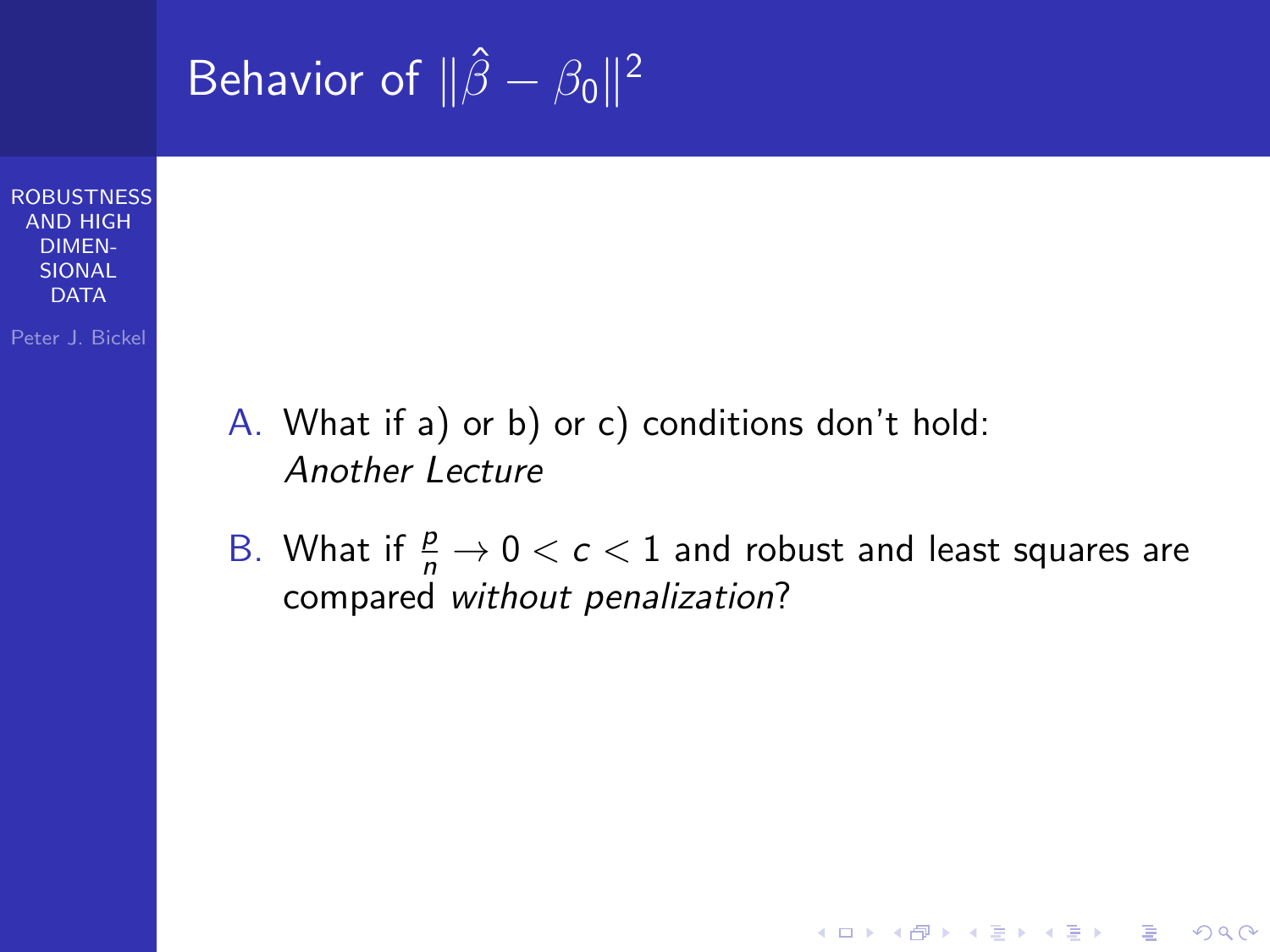### Surprising simulations



p

 $4$  ロ )  $4$   $\overline{r}$  )  $4$   $\overline{z}$  )  $4$   $\overline{z}$  )  $\Rightarrow$  $299$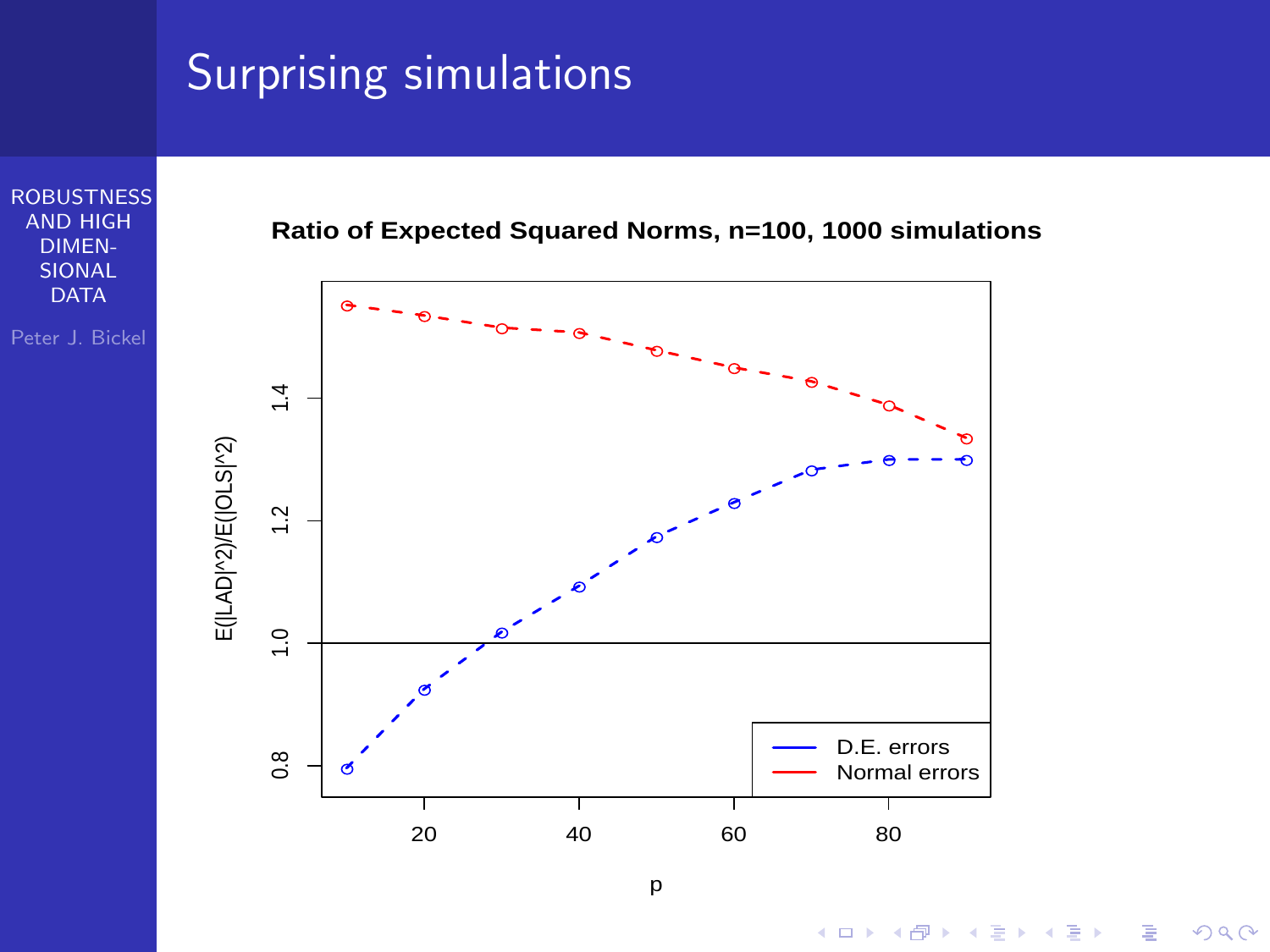### Integration by parts, symmetry of free states  $\sim$ characterization of characterization of characterization of characteristic characteristic characteristic characteristic characteristic characteristic characteristic characteristic characteristic characteristic characterist (κ) (denoted simply by r for short in the next



K ロ ▶ K @ ▶ K 할 > K 할 > 1 할 > 1 이익어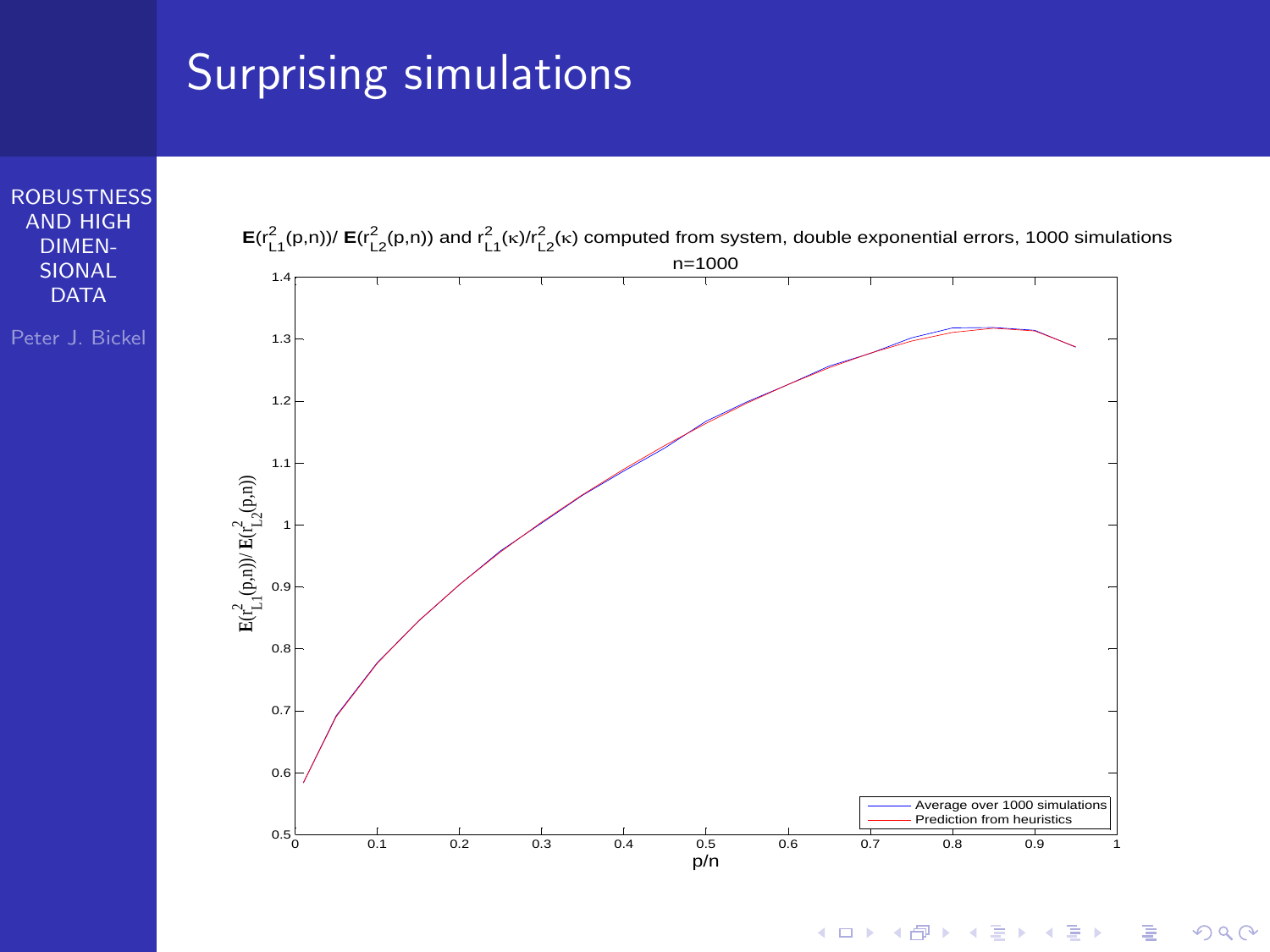## (Semi-heuristic) Results of el Karoui, Bean, Bickel, Lim and Yu

**KORK ERKER ER AGA** 

**[ROBUSTNESS](#page-0-0)** AND HIGH DIMEN-SIONAL DATA

Peter J. Bickel

$$
Y_i = X_i^T \beta_0 + \epsilon_i \ \ i = 1, \ldots, n
$$

\n- $$
\epsilon_i
$$
 i.i.d.  $g \perp \!\!\!\perp \{X_i : i = 1, \ldots, n\}$
\n- $X_i$  i.i.d.  $\mathcal{N}(0, \Sigma)$
\n

Define 
$$
\hat{\beta}(\rho; \beta_0, \Sigma) = \underset{\beta}{\text{argmin}} \sum_{i=1}^n \rho(Y_i - X_i^T \beta)
$$

 $\rho$  convex

 $n \to \infty$ ,  $p/n \to \kappa < 1$ .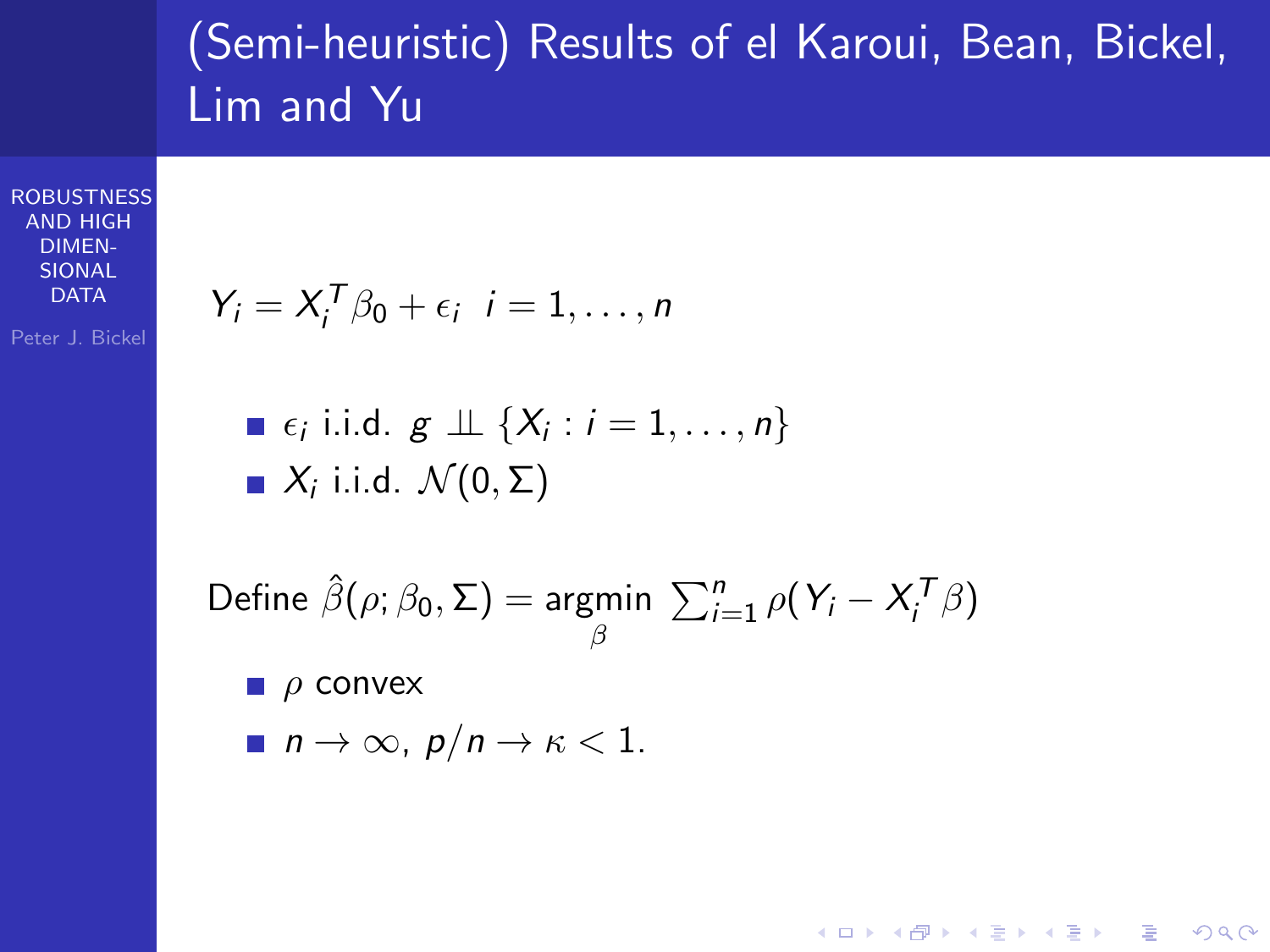

$$
\hat{\beta}(\rho;\beta_0,\Sigma) \stackrel{\mathcal{L}}{=} \beta_0 + ||\hat{\beta}(\rho;0,I_p)||\Sigma^{1/2}u,
$$

イロト イ御 トイミト イミト ニミー りんぴ

where  $u$  is uniform on the  $p$  sphere of radius 1.

∴ Can assume 
$$
\beta_0 = 0
$$
,  $\Sigma = I_p$ .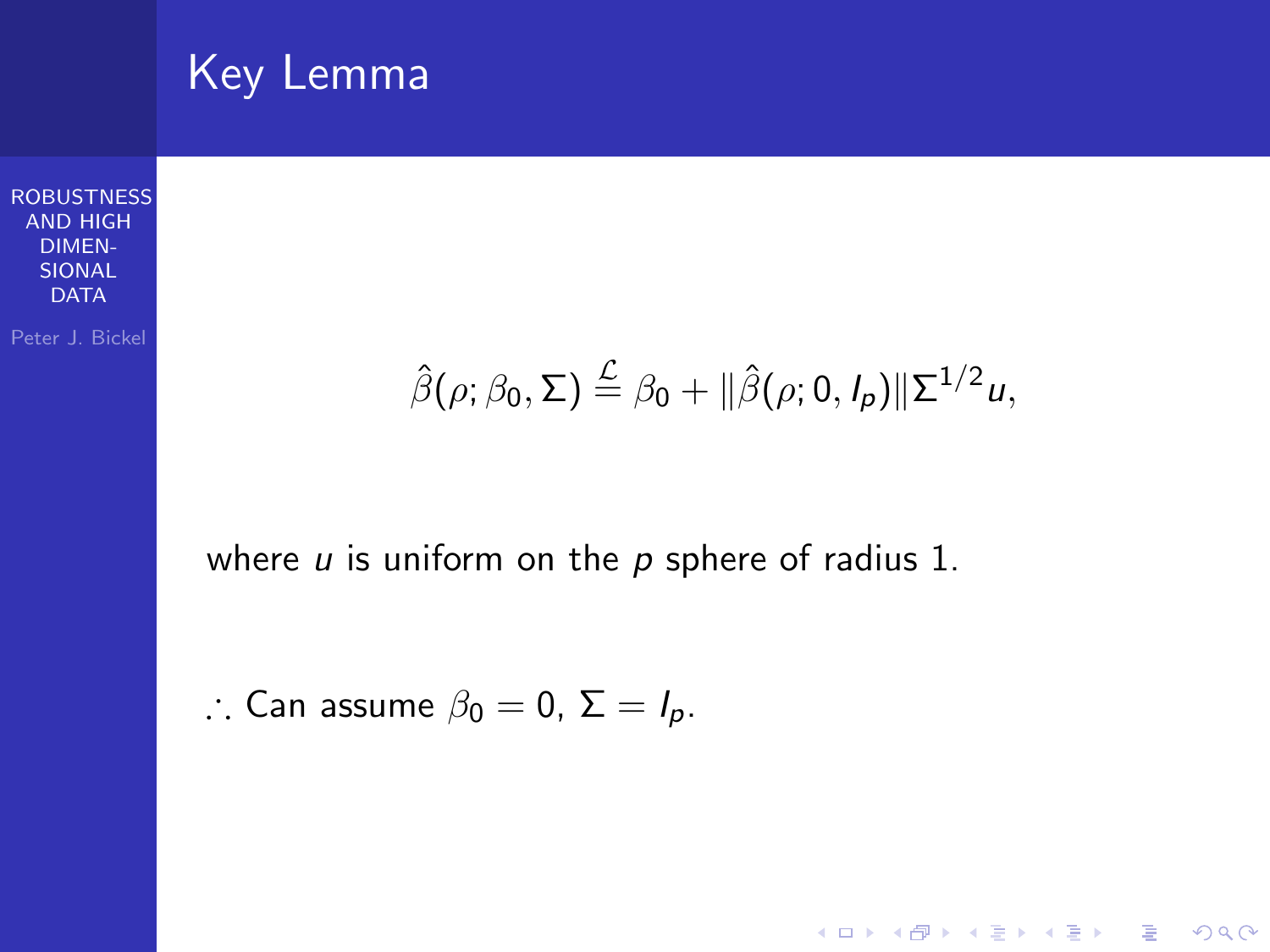### Special case of basic result

**[ROBUSTNESS](#page-0-0)** AND HIGH DIMEN-SIONAL DATA

Peter J. Bickel

### Theorem.

 $\lambda$ 

If  $r_{\rho}(p, n) \equiv ||\hat{\beta}(\rho; 0, I_p)||$ Under suitable regularity conditions,

$$
r_{\rho}(p, n) \stackrel{p}{\rightarrow} r_{\rho}(\kappa) \text{ solving:}
$$

(1) 
$$
\mathbb{E}[\text{prox}_c(\rho)]'(\hat{z}_\epsilon) = 1 - \kappa
$$

$$
\mathbb{E}(\hat{z}_\epsilon - [\text{prox}_c(\rho)](\hat{z}_\epsilon))^2 = \kappa r_\rho^2(\kappa),
$$

<span id="page-19-0"></span>**KORK ERKER ER AGA** 

$$
\hat{z}_{\epsilon} \stackrel{\mathcal{L}}{=} \epsilon + r_{\rho}(\kappa) Z \ , \ \epsilon \perp \!\!\! \perp Z \ , \ Z \sim \mathcal{N}(0,1).
$$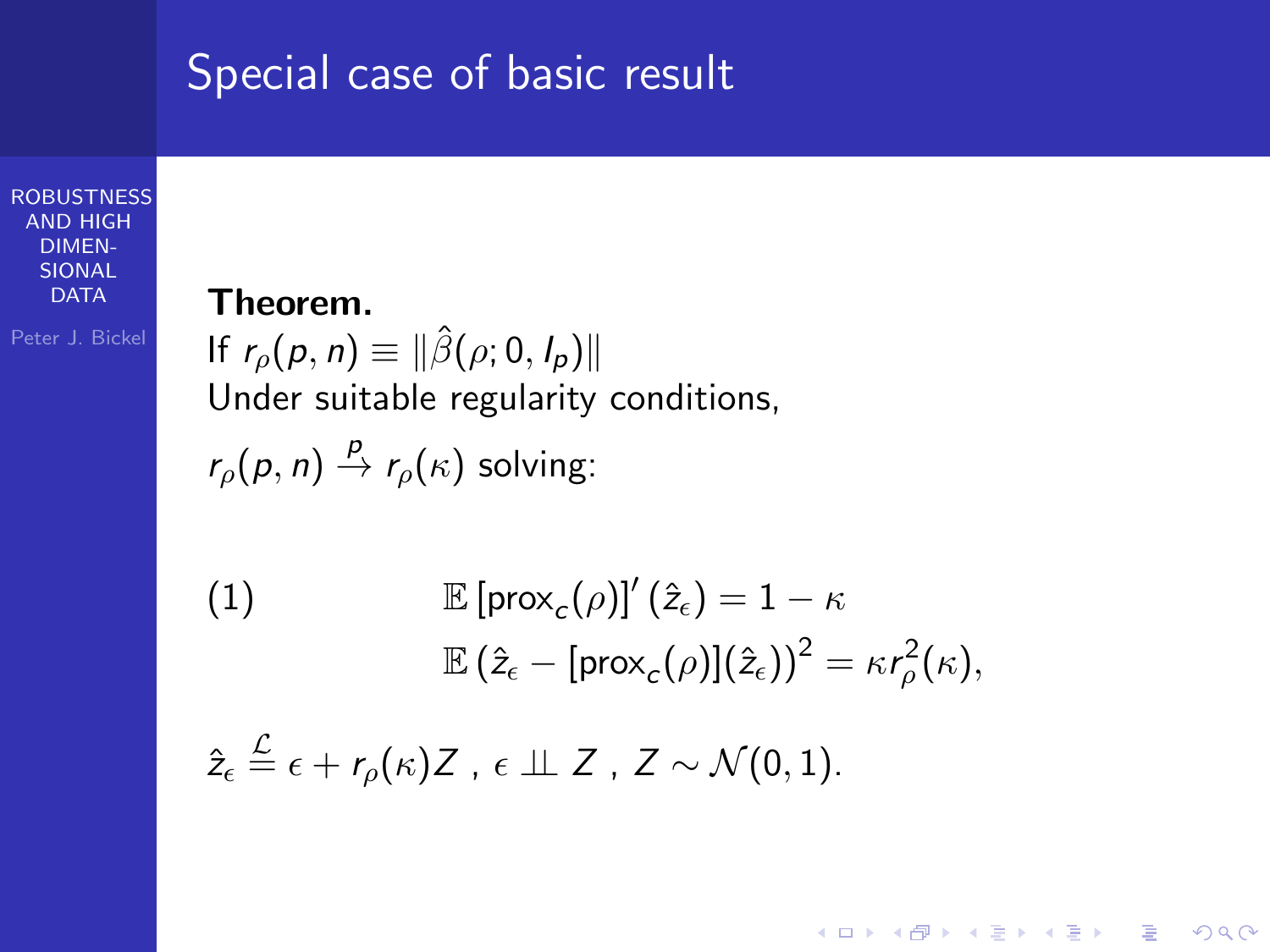**RemarkS**  
\nROBUSTNESS  
\nAND HIGH  
\nDIMER  
\nSDONAL  
\nPeter J. Bickle  
\n
$$
Prox_c(\rho)(x) = \underset{y}{\text{argmin}} \left( \rho(y) + \frac{(x - y)^2}{2c} \right)
$$

Solves, if  $\rho$  is differentiable, strictly convex:

$$
y+c\rho'(y)=x.
$$

イロトメタトメミトメミト (ミ) の女々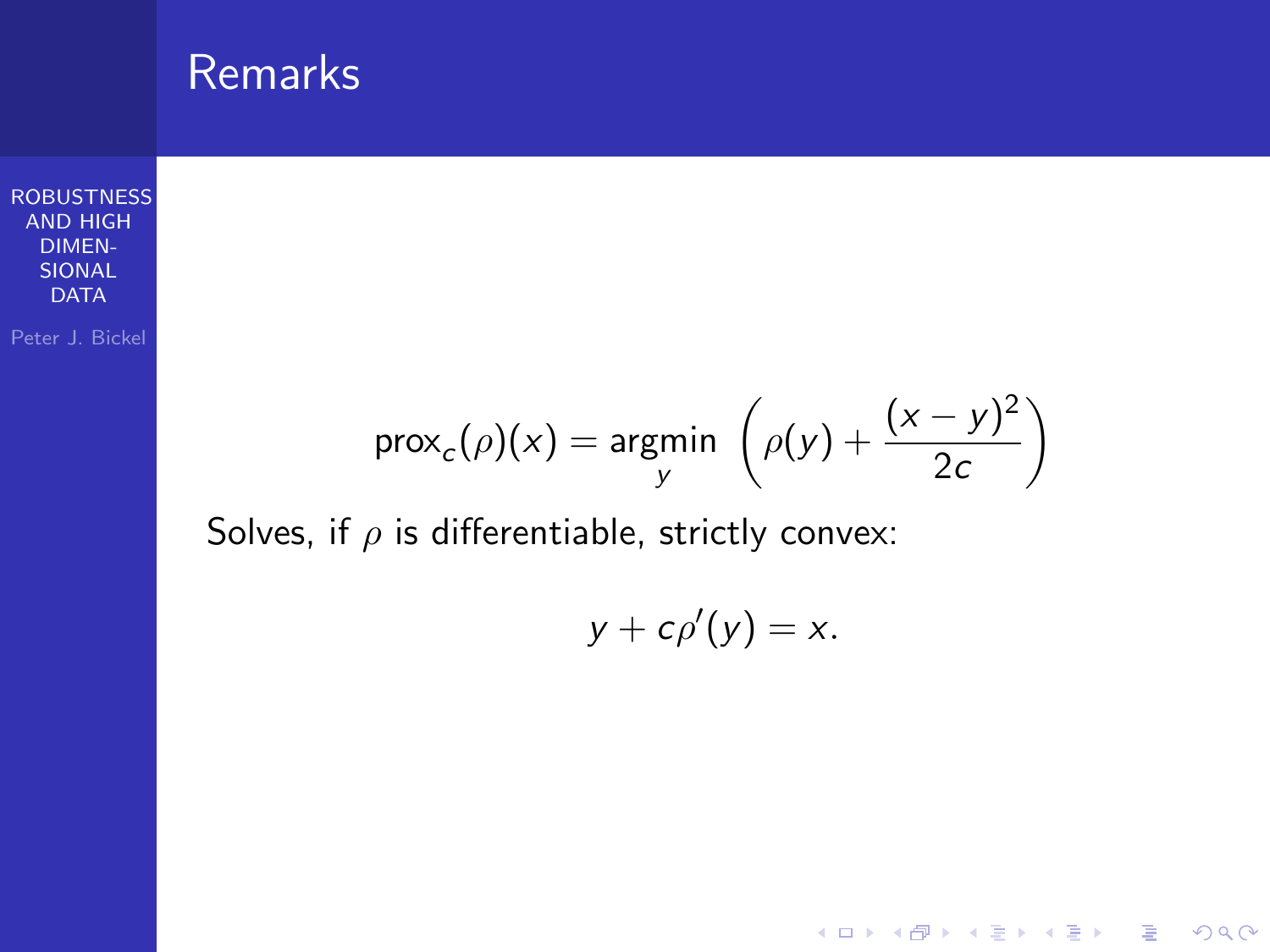### Key ideas:

**[ROBUSTNESS](#page-0-0)** AND HIGH DIMEN-SIONAL DATA

I. Leave out 1 predictor {
$$
X_{pi}
$$
 :  $i = 1, ..., n$ }.  
\n $r_{i,[p]} \equiv \epsilon_i - V_i^T \hat{\gamma}$   
\nwhere  $V_i \equiv (X_{1i}, ..., X_{p-1,i})^T$ ,  $\hat{\gamma} \equiv$  estimate of  
\n $(\beta_{01}, ..., \beta_{0,p-1})^T$  without  $X^{(p)} \equiv (X_{p1}, ..., X_{pn})^T$ . Then:

<span id="page-21-0"></span>(\*) 
$$
\hat{\beta}_p = \frac{\sum_i X_{pi} \psi(r_{i,[p]})}{\sum_i X_{pi}^2 \psi'(r_{i,[p]}) - v_p^T S_p^{-1} v_p} + o_p(n^{-1/2})
$$

$$
v_p = \sum_i \psi'(r_{i,[p]}) V_i X_{pi}
$$
  
\n
$$
v_p^T S_p^{-1} v_p = \left[ X^{(p)} \right]^T D^{1/2} \Pi_V D^{1/2} \left[ X^{(p)} \right], D_{ii} = \psi'(r_{i,[p]}).
$$
  
\n
$$
\Pi_V \text{ is a projection matrix of rank } p-1.
$$
  
\n
$$
X^{(p)} \perp \Pi_{r_{i,[p]}}, V_i
$$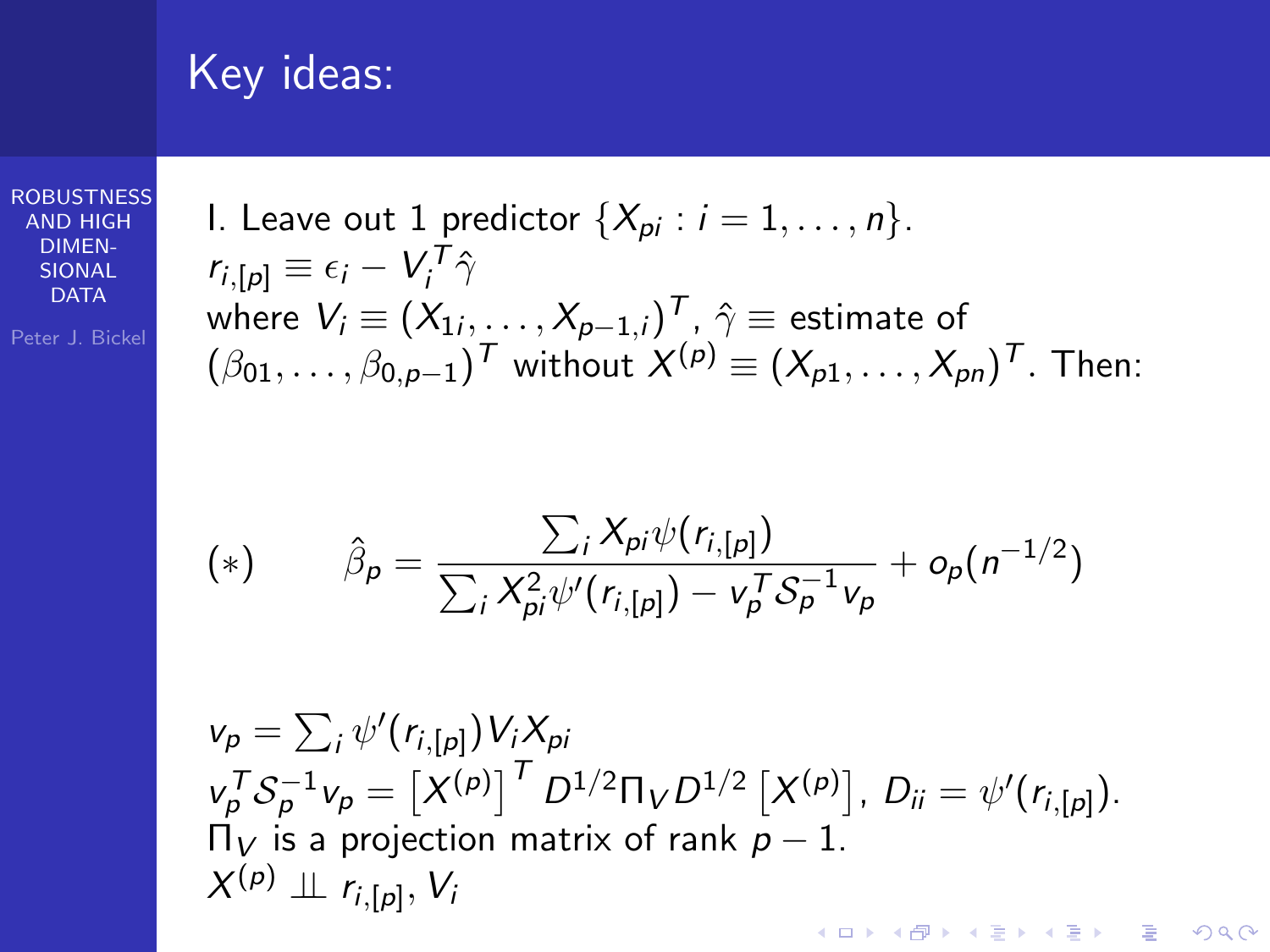| Key ideas: |  |
|------------|--|
|            |  |

Peter J. Bickel

For LS  $\psi(x) = x$  and  $(*)$  holds exactly. Asymptotically,  $r_{i,[p]} \sim g *$  Gaussian  $\sqrt{n}\hat{\beta}_p \Rightarrow \mathcal{N}(0, \sigma^2(\rho, g, \kappa)).$  $\sigma^2(\rho, g, \kappa) = \frac{\sigma^2}{1 - \mu}$  $\frac{\sigma}{1-\kappa}$  for LS.

II. Analysis requires leave out one  $(X_i,Y_i)$  as well.

**KORK STRAIN A BAR SHOP**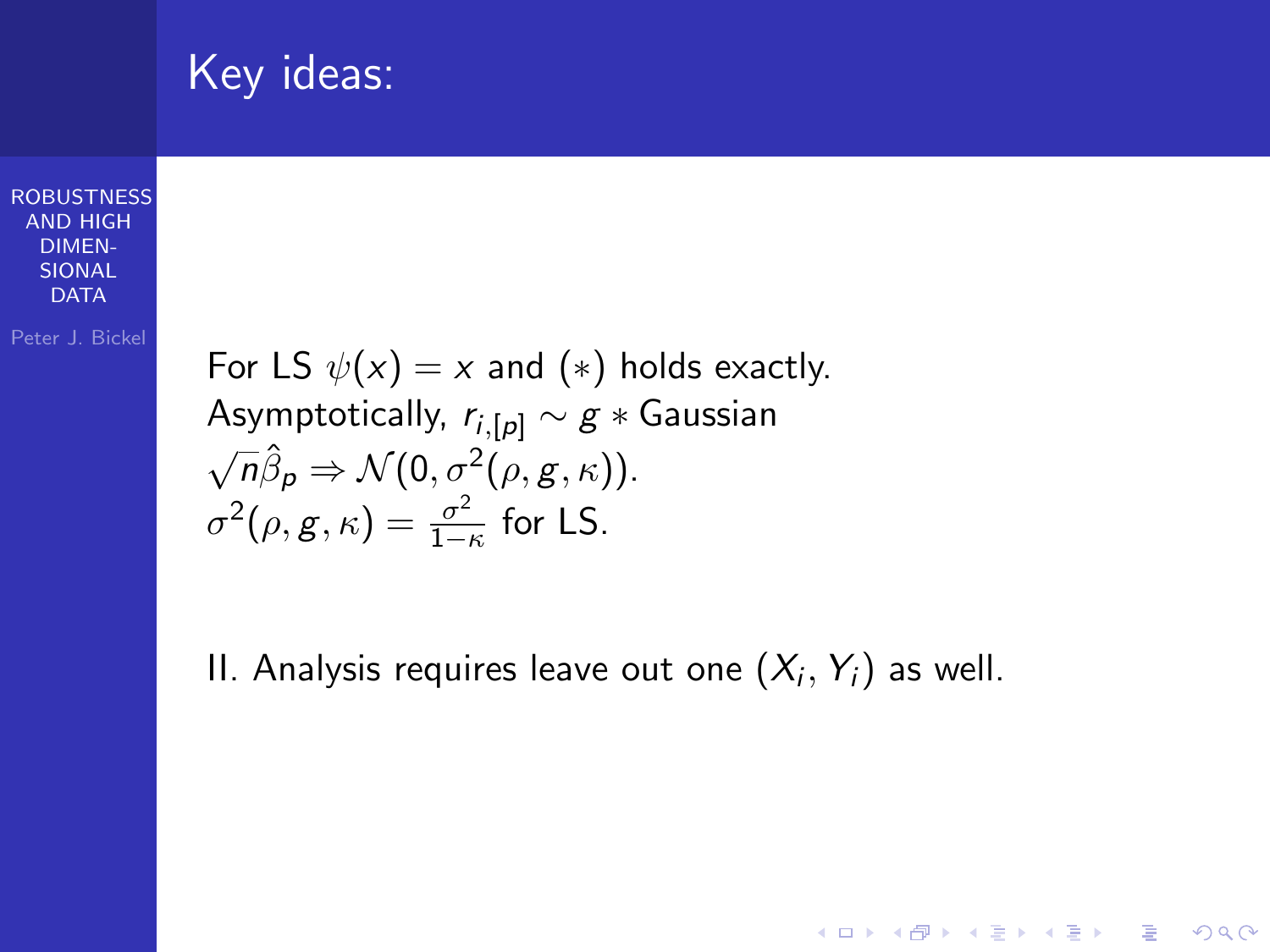### Important Remarks

#### **[ROBUSTNESS](#page-0-0)** AND HIGH DIMEN-SIONAL  $\Gamma$  $\Delta$ T $\Delta$

- Peter J. Bickel
- 1 Results proved by el Karoui (2013), Donoho/Montanari (2013)
- $\bf{2}$  Basic result extends to  $\{X_i: \textit{iid}\}$  not necessarily Gaussian
- $\overline{\textbf{3}}$   $\textbf{But, if the coordinates of } X$ , i.e.  $\{X_{i_1}, \ldots, X_{i_p}\}$  are highly dependent, then the theorem may still hold. However, in that case,  $\rho$  and c (Equation [1\)](#page-19-0) are not only functions of  $\kappa$ , but also of  $\mathcal{L}(X)$ , not just through  $\text{Var}(X)$ , and of  $\mathcal{L}(\epsilon)$ more then just through a scale parameter.
- 4 Coefficient estimates inadmissible, but a second step creates estimates with variances as for  $p$  fixed.
- 5 Optimal  $\tilde{\rho}_{\kappa,g}$  for  $\kappa, g$  known has been derived (Bean & El Karoui et al.).
- 6 Penalized  $\rho$ : For  $\kappa > 1$  in process.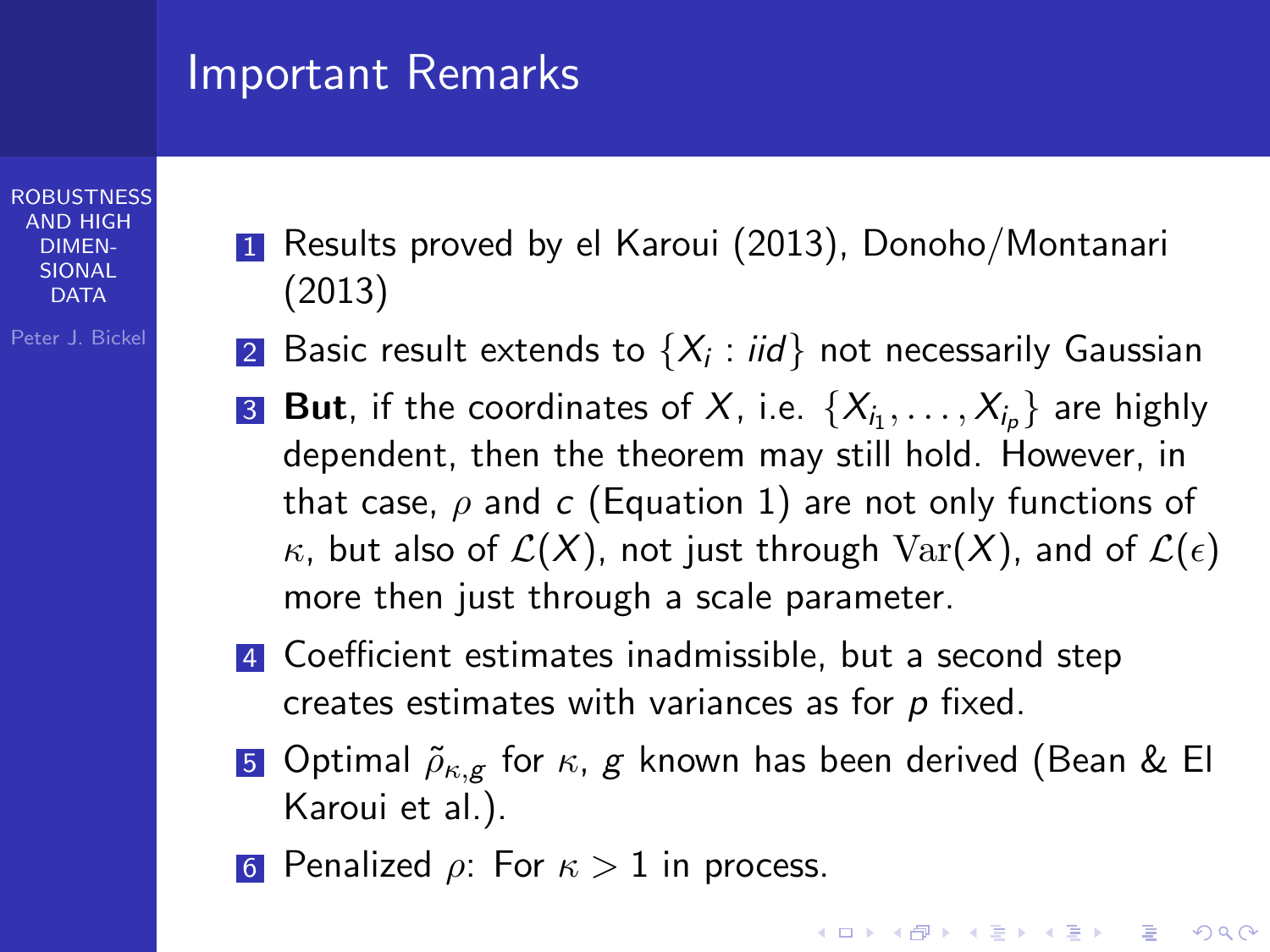### Projection Pursuit

**[ROBUSTNESS](#page-0-0)** AND HIGH DIMEN-SIONAL  $\overline{D}$  $\Delta$ T $\overline{\Delta}$ 

Peter J. Bickel

(J) Kruskal (1969),(1972), Switzer (1970), Switzer and Wright (1971), Friedman Tukey (1974), Huber (1985), Diaconis and Freedman (1985)

Given:

$$
\mathbf{X}_1, \ldots, \mathbf{X}_n \qquad p \times 1 \quad \text{iid}
$$

Find "interesting" projections i.e.

 $a, |a| = 1 \ni$  $P_{n,\mathbf{a}} \equiv \frac{1}{n}$ n  $\sum_{n=1}^{n}$  $i=1$  $\delta_{{\bf a}^{\tau}{\bf X}_i}$  is as non-normal as possible

**KORKAR KERKER EL VOLO**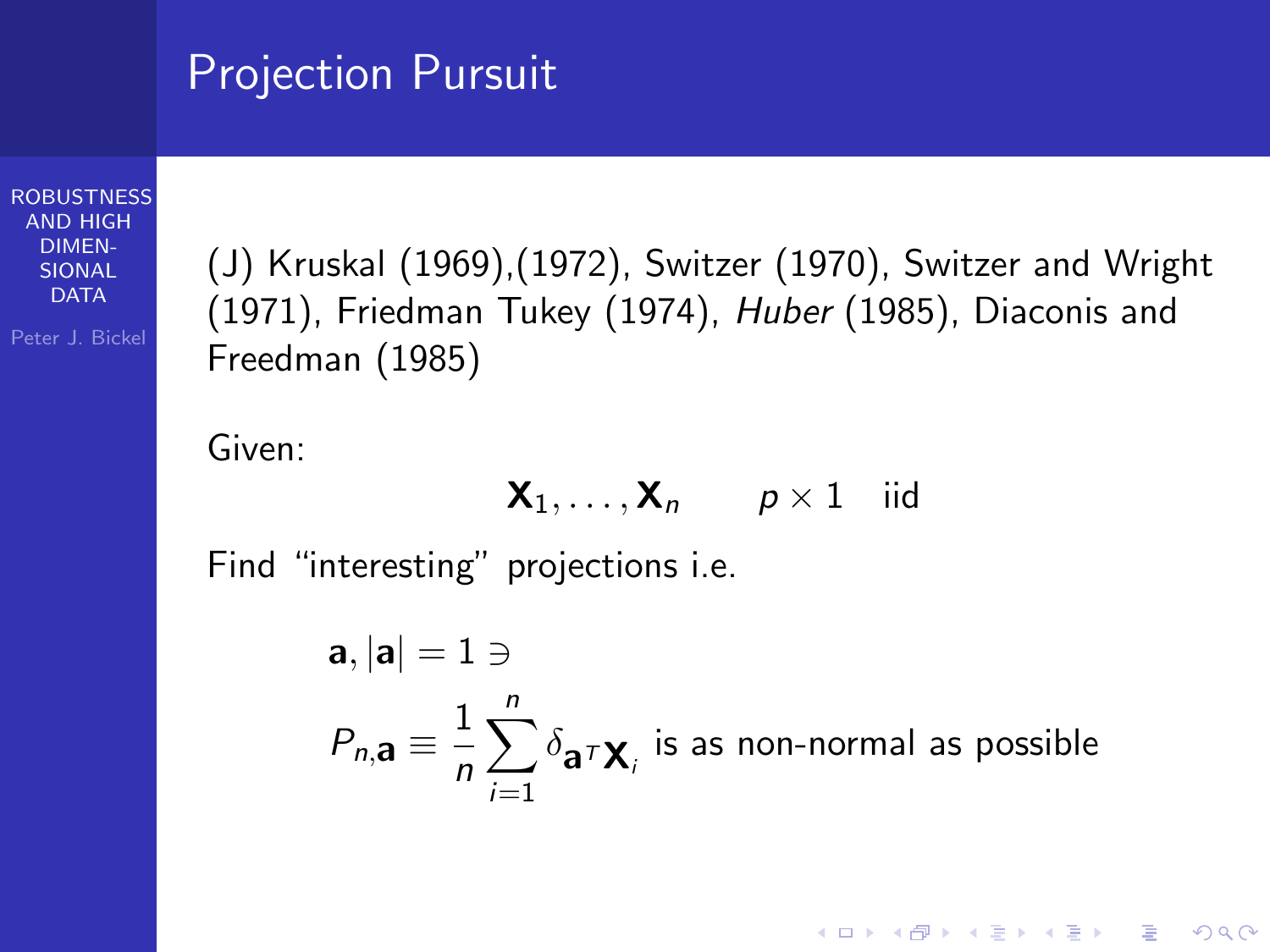Peter J. Bickel

In *expectation*  $P_{n,\mathbf{a}} \approx P_{\mathbf{a}} \leftrightarrow f_{\mathbf{a}} \equiv \text{ density of } \mathbf{a}^T\mathbf{X}$ 

### Measures of Nonnormality

$$
SK(P_{n,\mathbf{a}}) \leftrightarrow \frac{E_{\mathbf{a}}(X - E_{\mathbf{a}}X)^3}{\left[E_{\mathbf{a}}(X - E_{\mathbf{a}}X)^2\right]^{\frac{3}{2}}} \equiv SK(P_{\mathbf{a}})
$$

$$
KURT(P_{n,\mathbf{a}}) \leftrightarrow \frac{E_{\mathbf{a}}(X - E_{\mathbf{a}}X)^4}{\left[E_{\mathbf{a}}(X - E_{\mathbf{a}}X)^2\right]^2} - 3 \equiv K(P_{\mathbf{a}})
$$

K ロ ▶ K @ ▶ K 할 ▶ K 할 ▶ | 할 | © 9 Q @

These are highly nonrobust to outliers.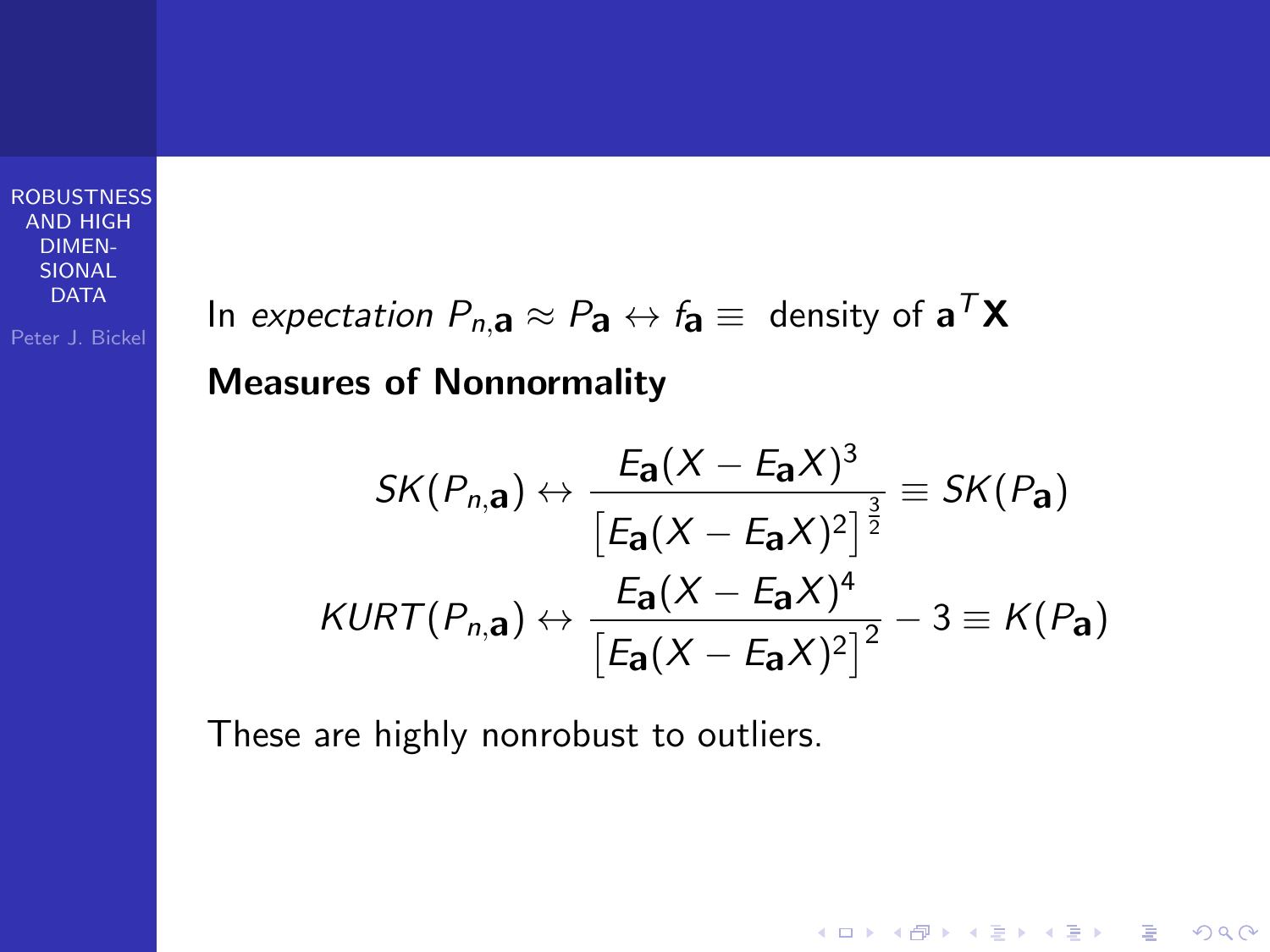## **[ROBUSTNESS](#page-0-0)** AND HIGH DIMEN-**SIONAL DATA** Peter J. Bickel Robust and "efficient" measures Alternatives: Robust Measures of Skewness, Kurtosis by Trimming Efficient Measure (Estimate)  $\int \log f_{\mathbf{a}} f_{\mathbf{a}}(x) dx + \log(2\pi e)^{\frac{1}{2}} [E_{\mathbf{a}} (X - E_{\mathbf{a}} X)^2]^{\frac{1}{2}}$ Procedure: Maximize over a

**KORKA SERKER ORA**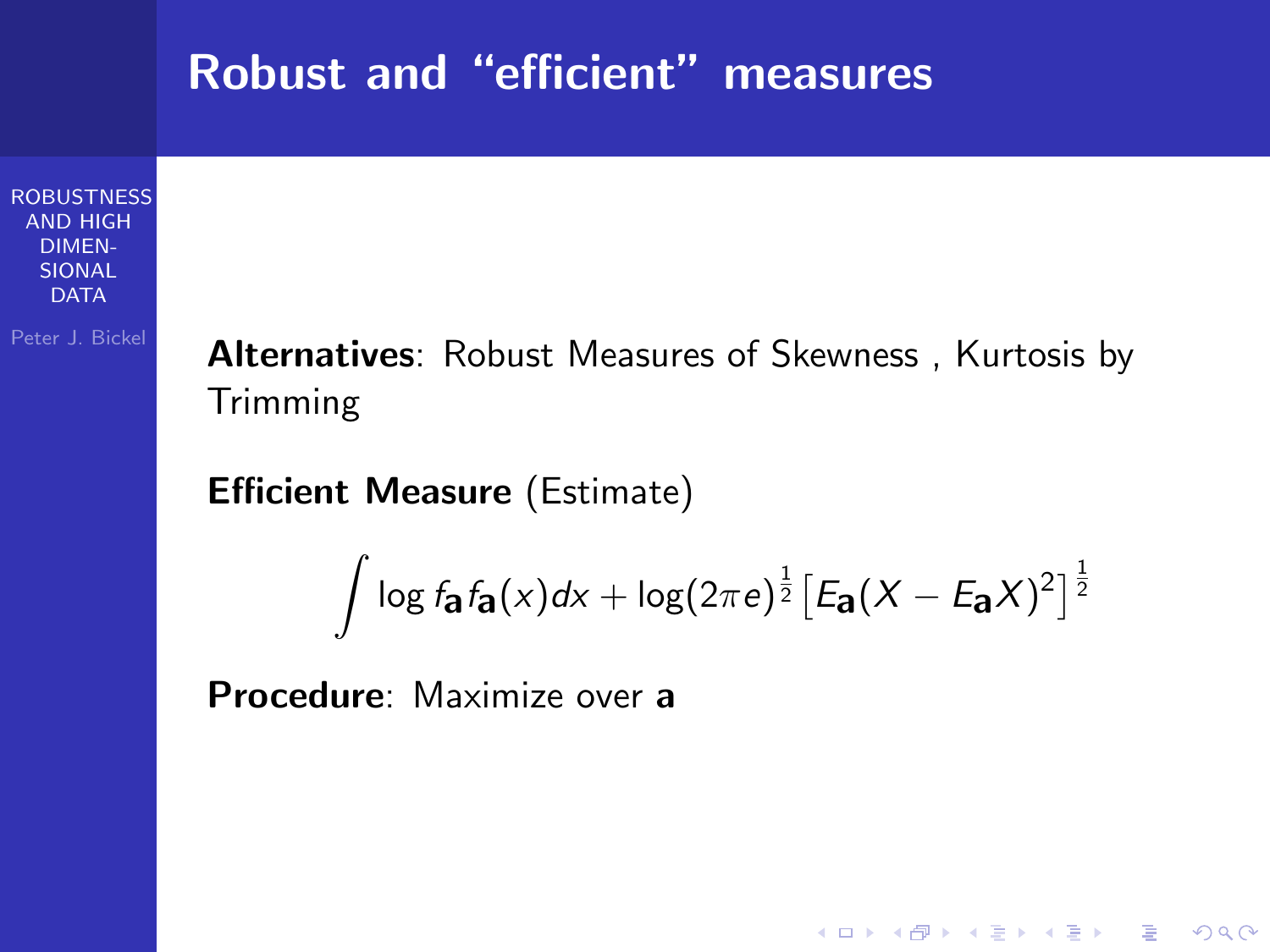### A Rationale

**[ROBUSTNESS](#page-0-0)** AND HIGH DIMEN-SIONAL **DATA** 

Peter J. Bickel

Diaconis, Freedman (1985) If  $p \to \infty$  with  $n \to \infty$  under weak conditions e.g.

If 
$$
X_j
$$
 iid  $F$ ,  $EX^2 < \infty$ ,  $\mathbf{X} = (X_1, \ldots, X_p)^T$ ,

Then, almost all  $P_{n,a}$  are asymptotically Gaussian, where "almost" all is with respect to Lebesgue measure on surface of unit sphere in  $R^p$ .

**KORK ERKER ADE YOUR**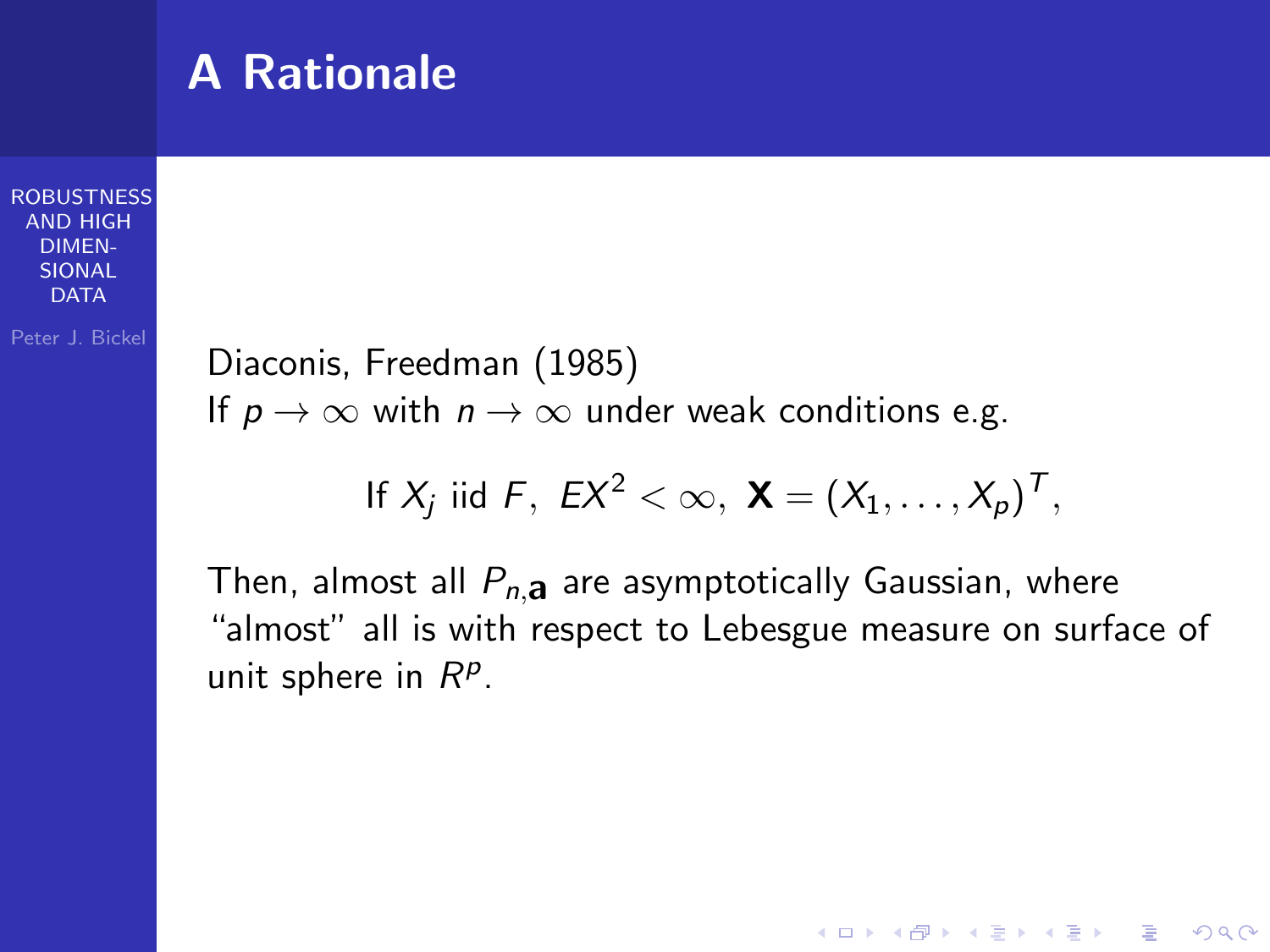

**KORK EX KEY CRACK**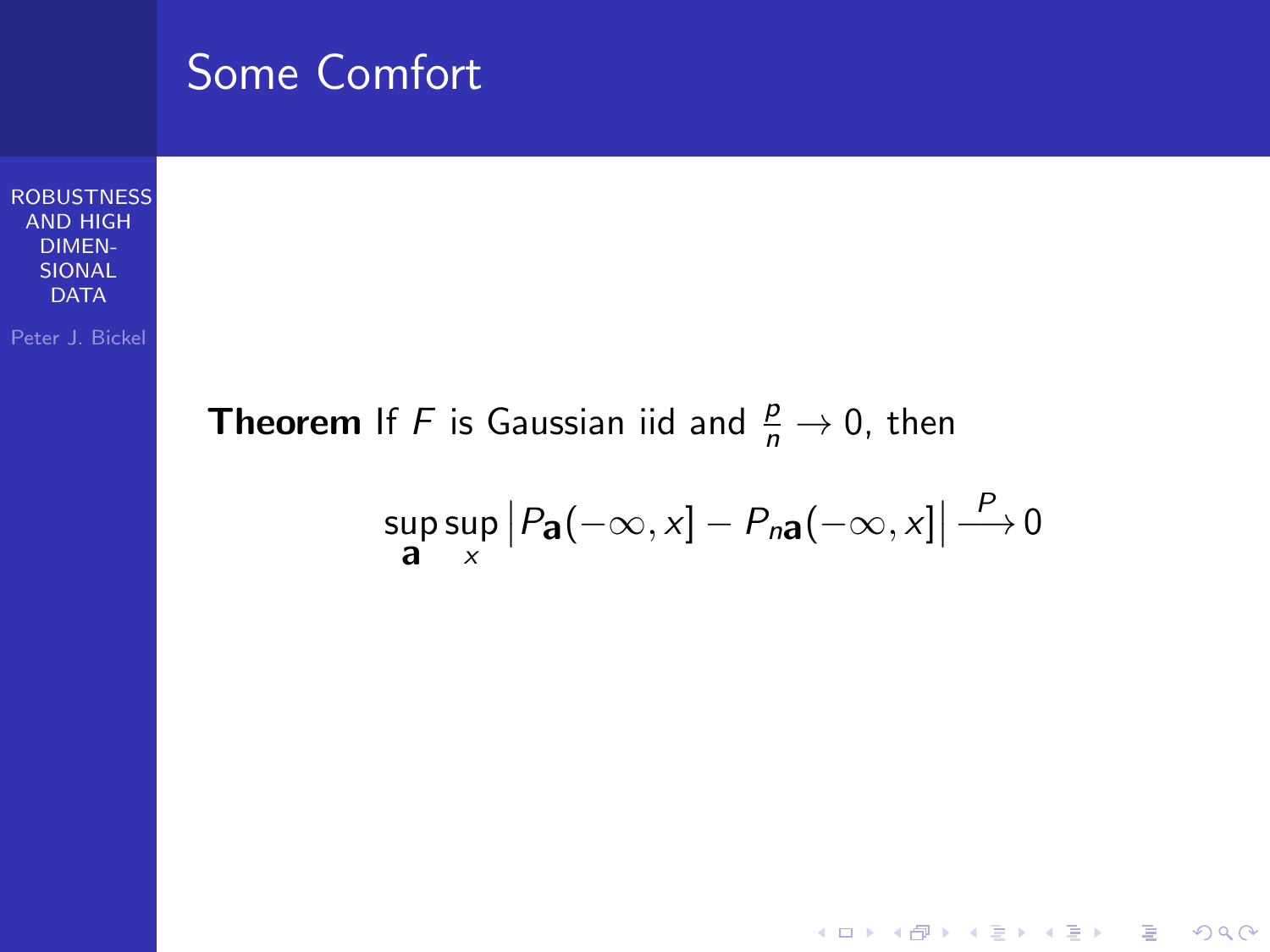## **[ROBUSTNESS](#page-0-0)** AND HIGH DIMEN-SIONAL DATA Peter J. Bickel Some Caution But, even if F is Gaussian iid, if  $\frac{p}{n} \to c > 0$ , max a  $\int \mathbf{a}^{\mathsf{T}} (\mathbf{x} - \mu(P_{n,\mathbf{a}}))^2 dP_{n,\mathbf{a}} \nrightarrow 1$

**KORK ERKER ADE YOUR** 

(Wigner, Geman)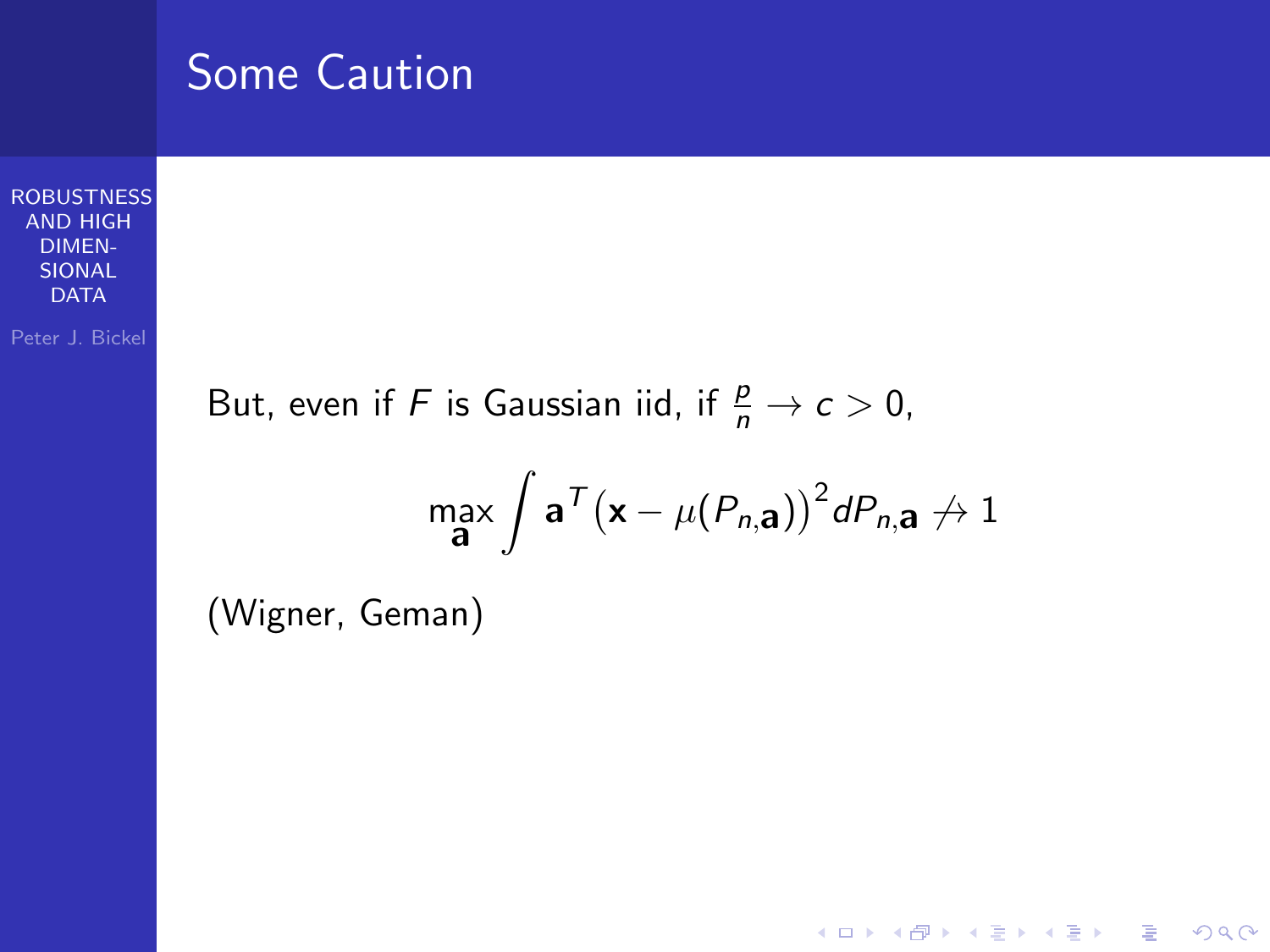### How bad can things get?

**[ROBUSTNESS](#page-0-0)** AND HIGH DIMEN-SIONAL **DATA** 

Suppose 
$$
\frac{p}{n} \longrightarrow \infty
$$

Peter J. Bickel

Theorem (B, Nadler) Let  $X_1, \ldots, X_n$  i.i.d.  $N(0, I_p)$ . Let G be a cdf such that (i)  $(G - \Phi)(x)$  doesn't change signs OR (ii) G has compact support. Then:

$$
P\left[\inf_{\mathbf{a}} \|\hat{F}_{\mathbf{a}} - G\|_{\infty} \to 0\right] = 1
$$
  
where  $||f||_{\infty} = \sup_{x} |f(x)|$ .  
(iii) If G is any cdf,

$$
P\left[\inf_{\mathbf{a}} \; \rho(\hat{\mathcal{F}}_{\mathbf{a}}, G) \to 0\right] = 1
$$

**KORK ERKER ADE YOUR** 

where  $\rho$  is the Lévy-Prohorov metric.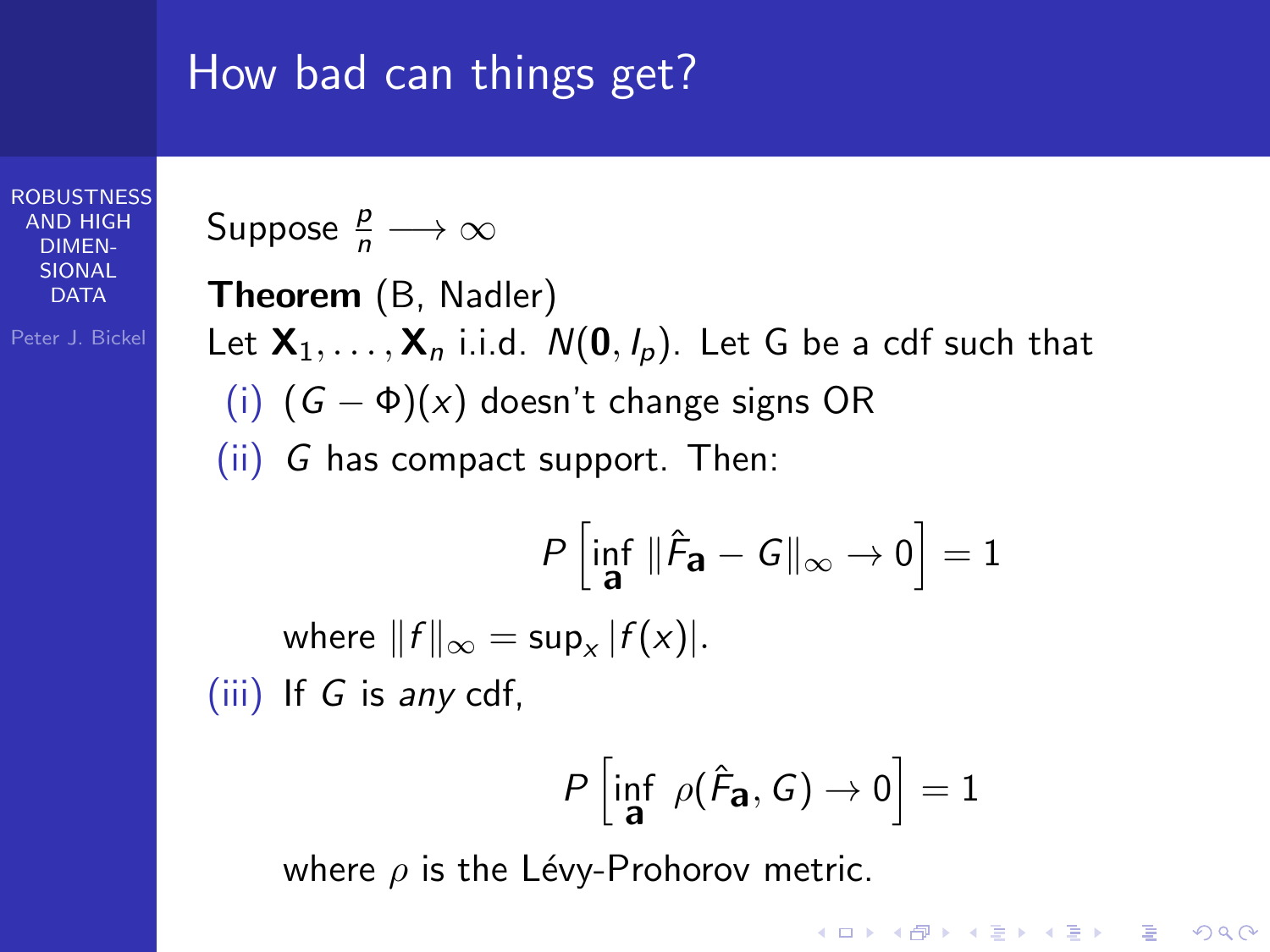## Idea of proof:

Lemma.

### **[ROBUSTNESS](#page-0-0)** AND HIGH DIMEN-SIONAL **DATA**

Peter J. Bickel

a) Let 
$$
\psi : R \to R
$$
 monotone increasing bounded.  
\nLet  $\Psi_{\mathbf{a}} \equiv \frac{1}{n} \sum_{i=1}^{n} \psi(\mathbf{a}^T X_i)$   
\n $N = \lambda^p$  for  $\lambda$  to be chosen,  $\lambda > 1$ .  
\n $A = \{a_j : 1 \le j \le N\}$  points in  $S_p$   
\nThen, for any  $\varepsilon > 0$ ,  
\n $P_{\Phi}[K_0 - \varepsilon \le \Psi_{\mathbf{a}_j} \le K_0 + \varepsilon$  for some j,  $1 \le j \le N] \to 1$ 

イロト イ母 トイミト イミト ニヨー りんぴ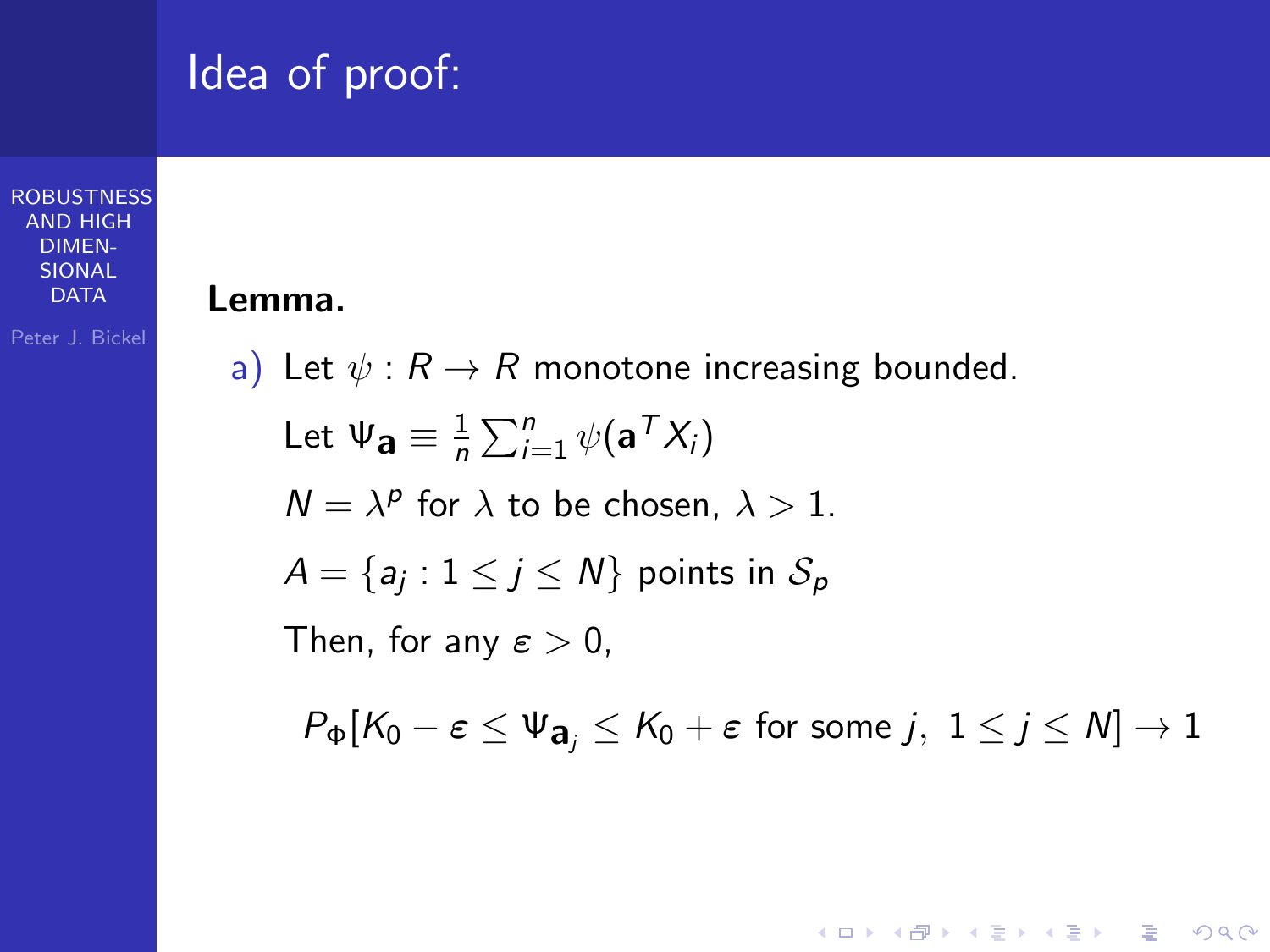| Peter J. Bickel                         | b) Let $\psi^{(1)}, \ldots, \psi^{(m)}$ be as above, $\varepsilon > 0$ . For, |
|-----------------------------------------|-------------------------------------------------------------------------------|
| $K_j$ arbitrary, $j = 1, \ldots, m$ ,\n |                                                                               |
| sgn                                     | $\left(K_j - \int \psi^{(j)}(\xi) \phi(\xi) d\xi\right)$ constant             |

Then,

$$
P_{\Phi}\big[K_j - \varepsilon \le \Psi_{\mathbf{a}}^{(j)} \le K_j, \ 1 \le j \le m \text{ for some } \mathbf{a} \in \mathcal{A}\big] \to 1
$$

イロト イ御 トイミト イミト ニミー りんぴ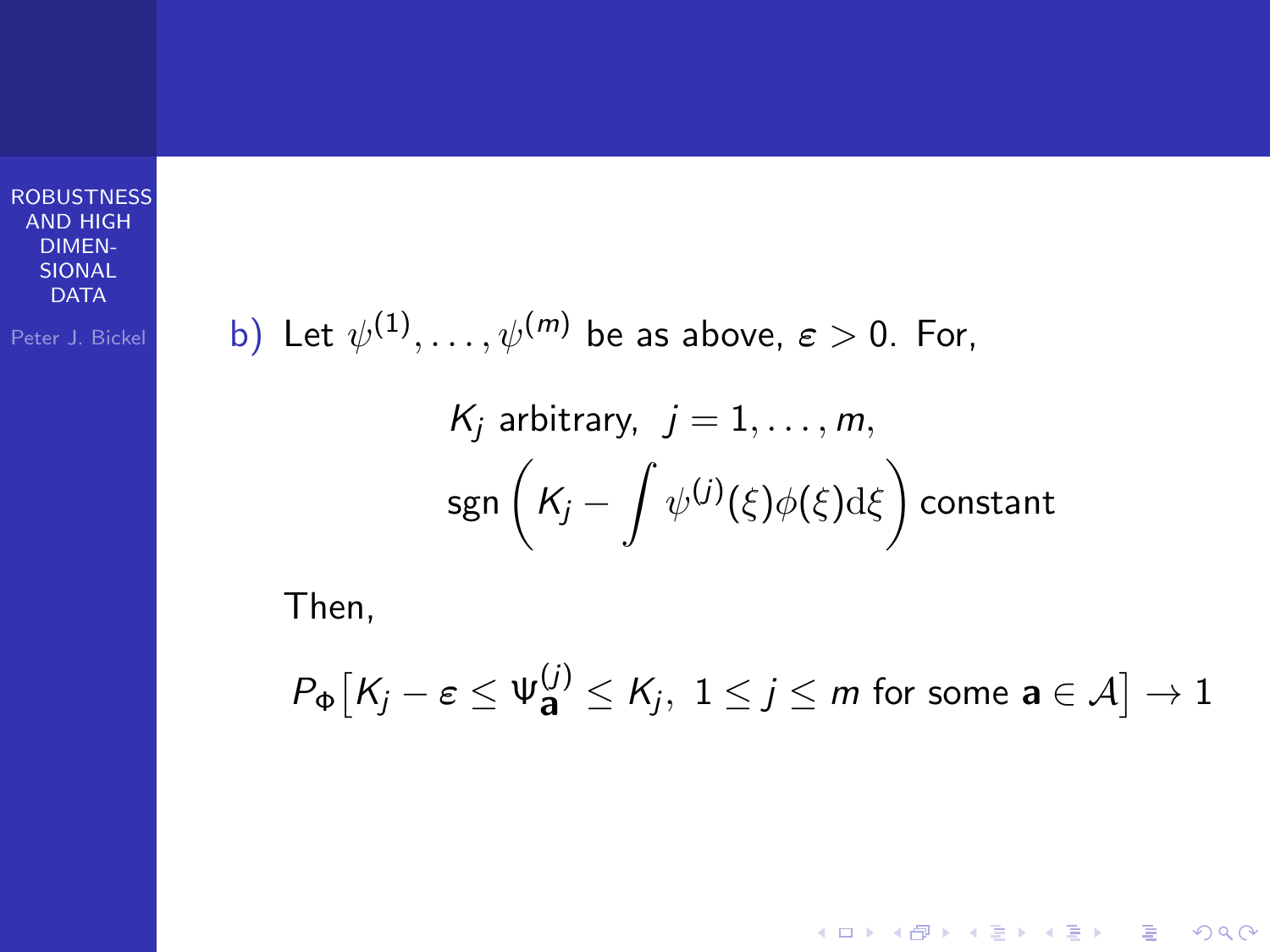c) Let 
$$
\psi^{(j)}(u) = 1(x_j, \infty)
$$
  
\n $K_j = \overline{G}(x_j)$   
\nBy b)

$$
P[\exists j \in \mathcal{A} \ni |\hat{\overline{F}}_{\mathbf{a}_j}(x_k) - \overline{G}(x_k)| \le \varepsilon \text{ for all } 1 \le k \le m] \to 1
$$

**K ロ K イロ K K モ K K モ K エ エ エ イ の Q Q C**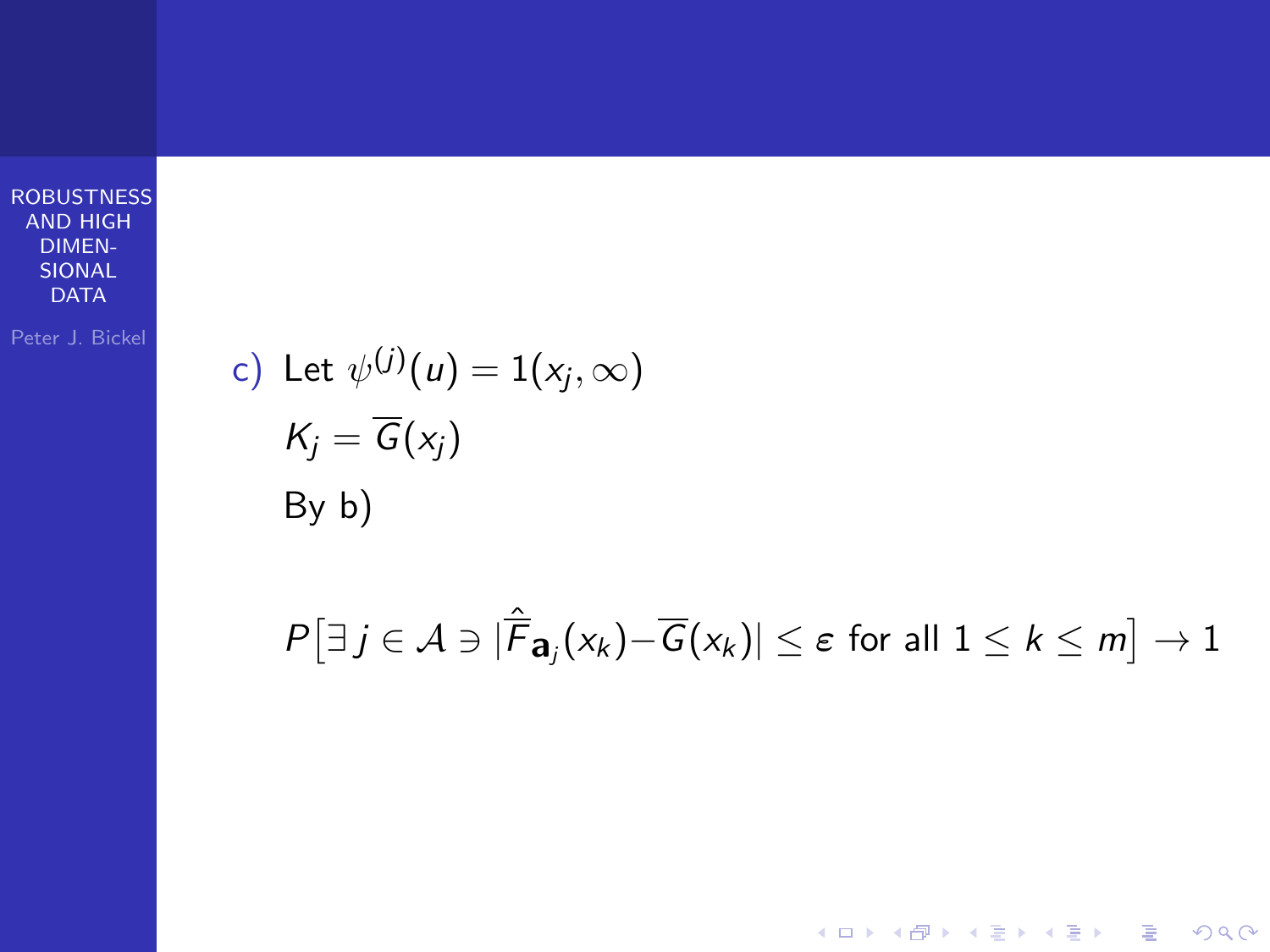### Lemma

**[ROBUSTNESS](#page-0-0)** AND HIGH DIMEN-SIONAL DATA

$$
\exists \lambda > 1, \ \varepsilon > 0, \ \mathbf{a}_1, \ldots, \mathbf{a}_N \in \mathcal{S}_p, \text{ such that, for } N = \lambda^p,
$$
  

$$
\exists \ \mathbf{a}_1, \ldots, \mathbf{a}_N \text{ so that } |(\mathbf{a}_j, \mathbf{a}_{j'})| \leq 1 - \varepsilon \text{ for all } 1 \leq j \neq j' \leq N,
$$

Then,

$$
(\mathbf{a}_1^T \mathbf{X}_1, \dots, \mathbf{a}_N^T \mathbf{X}_1)^T \sim \mathcal{N}_N(\mathbf{0}, R)
$$
  

$$
R = ||\rho_{ij}||_{N \times N}, \text{ where } |\rho_{ij}| \le 1 - \varepsilon, i \ne j
$$

K ロ X イロ X K ミ X K ミ X ミ X Y Q Q Q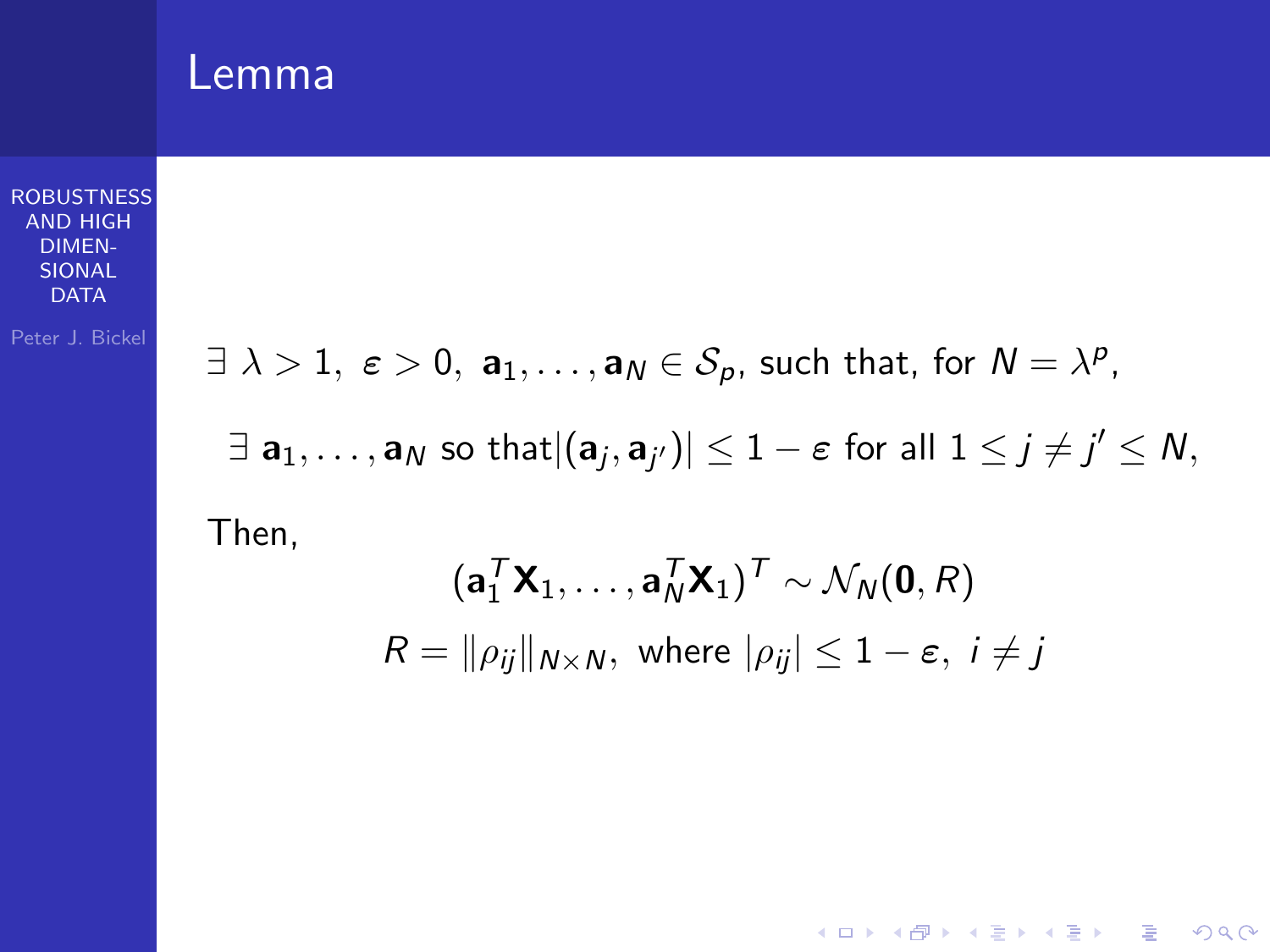Peter J. Bickel

If  $\mathbf{X} \sim N(\mathbf{0}, R_0)$  $R_0 \equiv (1 - \varepsilon) \mathbf{1} \mathbf{1}^T + \varepsilon I_d$  $\mathbf{1}\equiv(1,\ldots,1)^{\mathsf{T}},$  $\mathsf{X} = (1-\varepsilon)\mathsf{z}_0 \mathsf{1} + \big(1-(1-\varepsilon)^2\big)^{\frac{1}{2}} \mathsf{Z}$  $\mathbf{z}_0 \sim \mathcal{N}_1(0,1) \perp \mathbf{Z} \sim \mathcal{N}_N(\mathbf{0}, I_d)$ 

**KORK STRAIN A BAR SHOP**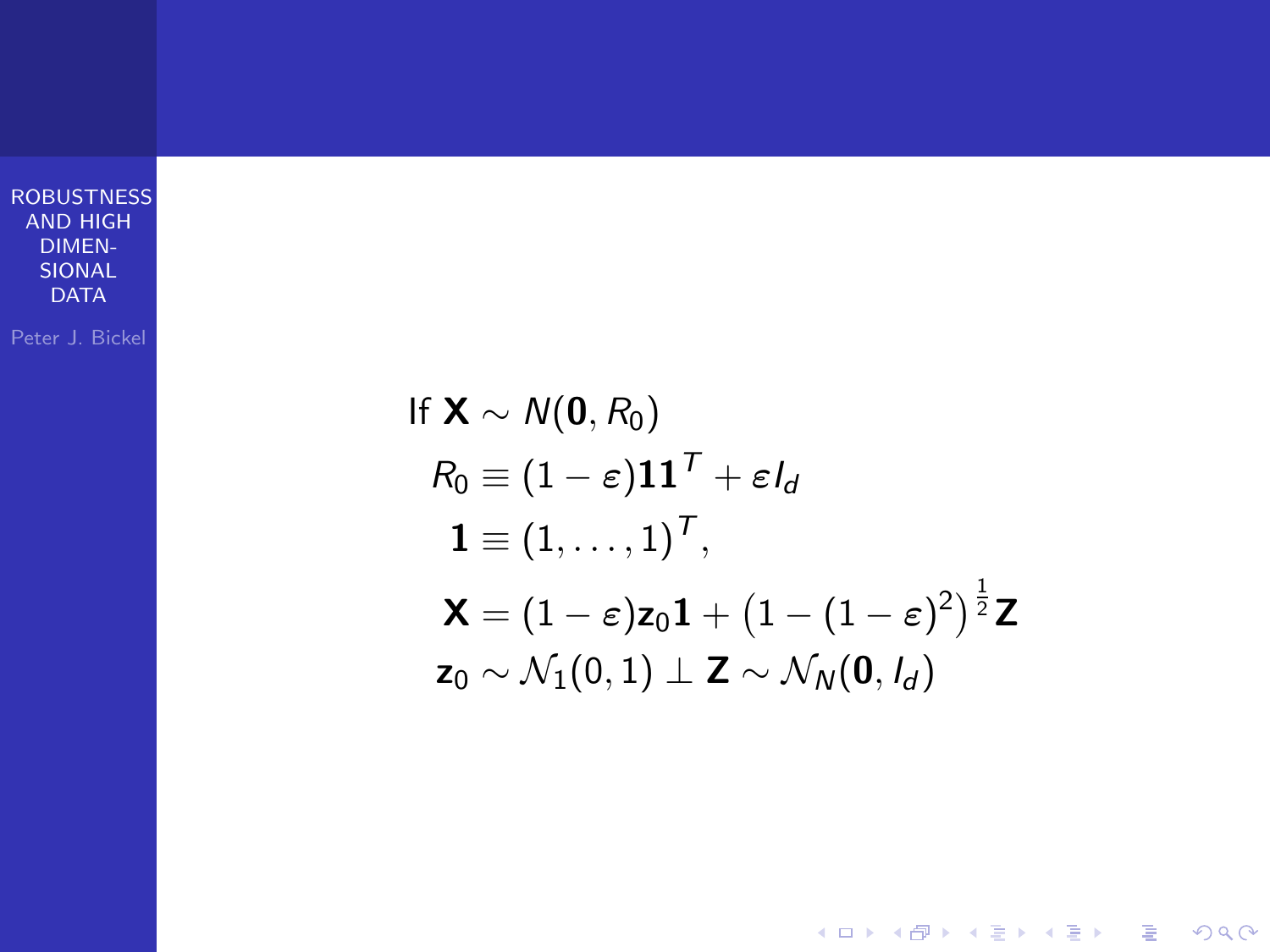### Slepian's inequality

**[ROBUSTNESS](#page-0-0)** AND HIGH DIMEN-SIONAL **DATA** 

Peter J. Bickel

Extended by Joag-dev et al (1983) Ann. Prob. Let  $\mathsf{Z}^{(j)} \sim \mathcal{N}(0, R^{(j)}) \; j = 0, 1, 1$  $R_{N \times N}^{(j)} \equiv \rho_{ab}^{(j)} = \delta_{ab} + (1 - \delta_{ab})\rho_{ab}^{(j)},$ and  $\rho_{\mathsf{a}\mathsf{b}}^{(0)} \leq \rho_{\mathsf{a}\mathsf{b}}^{(1)}$  for all  $\mathsf{a},\mathsf{b}$ Let  $\Psi: R^N \longrightarrow R$ , bounded,  $\partial^2\psi$  $\frac{\partial^2 \psi}{\partial x_a \partial x_b} \geq 0$  all  $a \neq b$ . Then,

$$
E\Psi(\mathbf{Z}^{(0)})\leq E\Psi(\mathbf{Z}^{(1)})
$$

(Valid if  $\Delta_{a,b}^2 \psi \geq 0$ , where  $\Delta_{a,b}^2 \psi = \psi(x_a + h_a, x_b + h_b, x_c, c \neq a, b) - \psi(x_a + h_a, x_b, x_c, c \neq b)$  $a, b) - \psi(x_2, x_1 + h_1, x_2, c \neq a, b) + \psi(x_2, c = 1, \ldots, N).$ K ロ ▶ K @ ▶ K 할 > K 할 > 1 할 > 1 이익어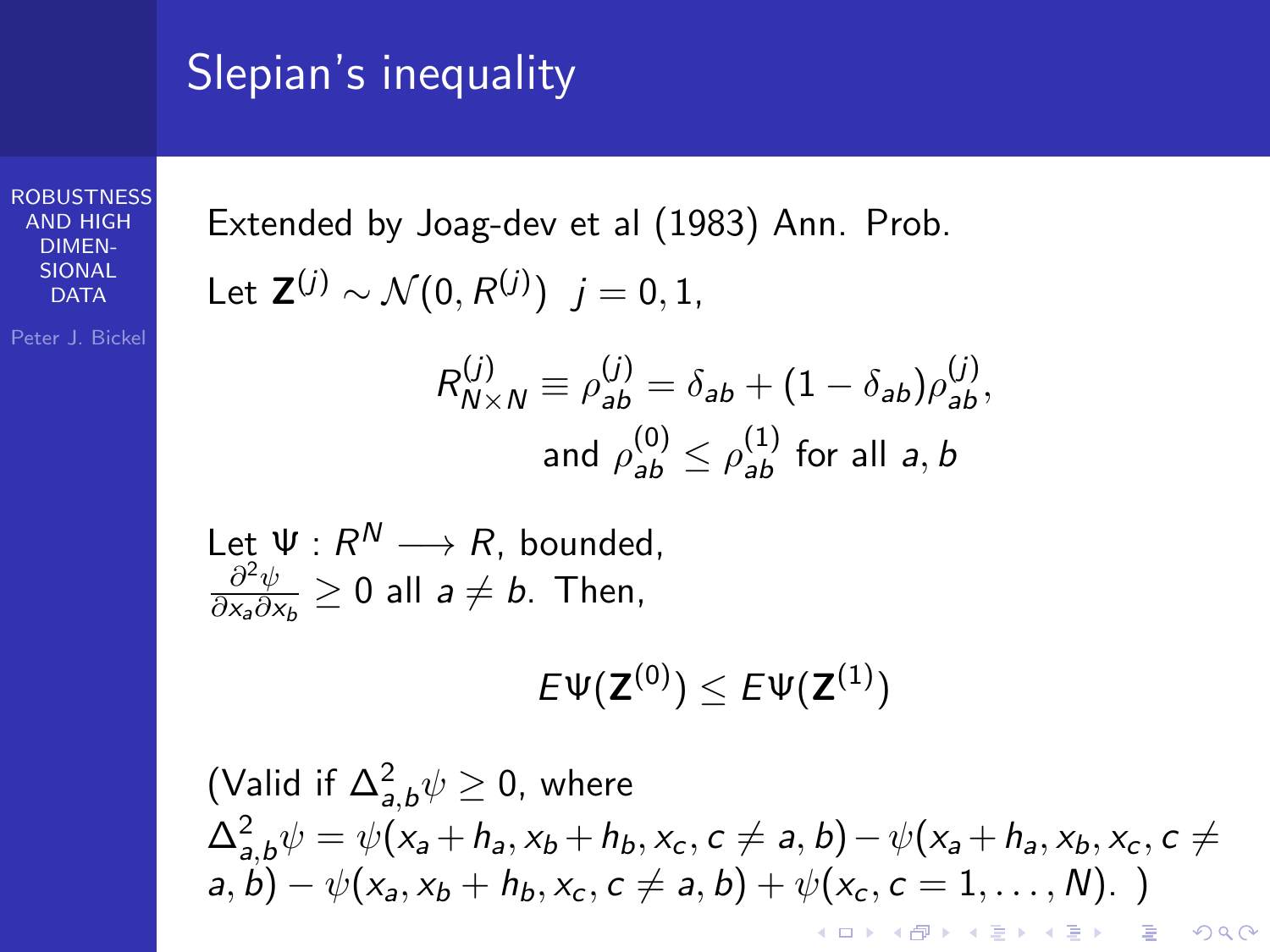Peter J. Bickel

Let  $\psi_j,\,j=1,\ldots,m$  be bounded non-decreasing function Consider  $\mathbf{a}^T \mathbf{X}_1, \ldots, \mathbf{a}^T \mathbf{X}_n$ ,  $\mathbf{a} \in \mathcal{A}$ ,  $\mathbf{a}_1, \ldots, \mathbf{a}_N$  as in Lemma. Consider  $\mathcal{Y}_{m \times n}$  where  $\mathcal{Y}_{ij} = \mathbf{a}_i^T \vec{\mathbf{X}}_j$  and  $\mathcal{X}_c(\vec{\mathcal{Y}})$  where

$$
\mathcal{X}_c(u_{ik}: i=1,\ldots,n, k=1,\ldots,N)
$$
  

$$
\equiv \prod_{k=1}^N \left[1-\prod_{\ell=1}^m 1\left(\mathcal{X}^{(\ell)}(u_{1k},\ldots,u_{nk})\geq c_\ell\right)\right],
$$

**KORK ERKER ADE YOUR** 

and  $\mathcal{X}^{(\ell)}(v_1,\ldots,v_n) = \frac{1}{n}\sum_{\ell=1}^n \psi_\ell(u_i).$ 

 $X$  satisfies our hypotheses.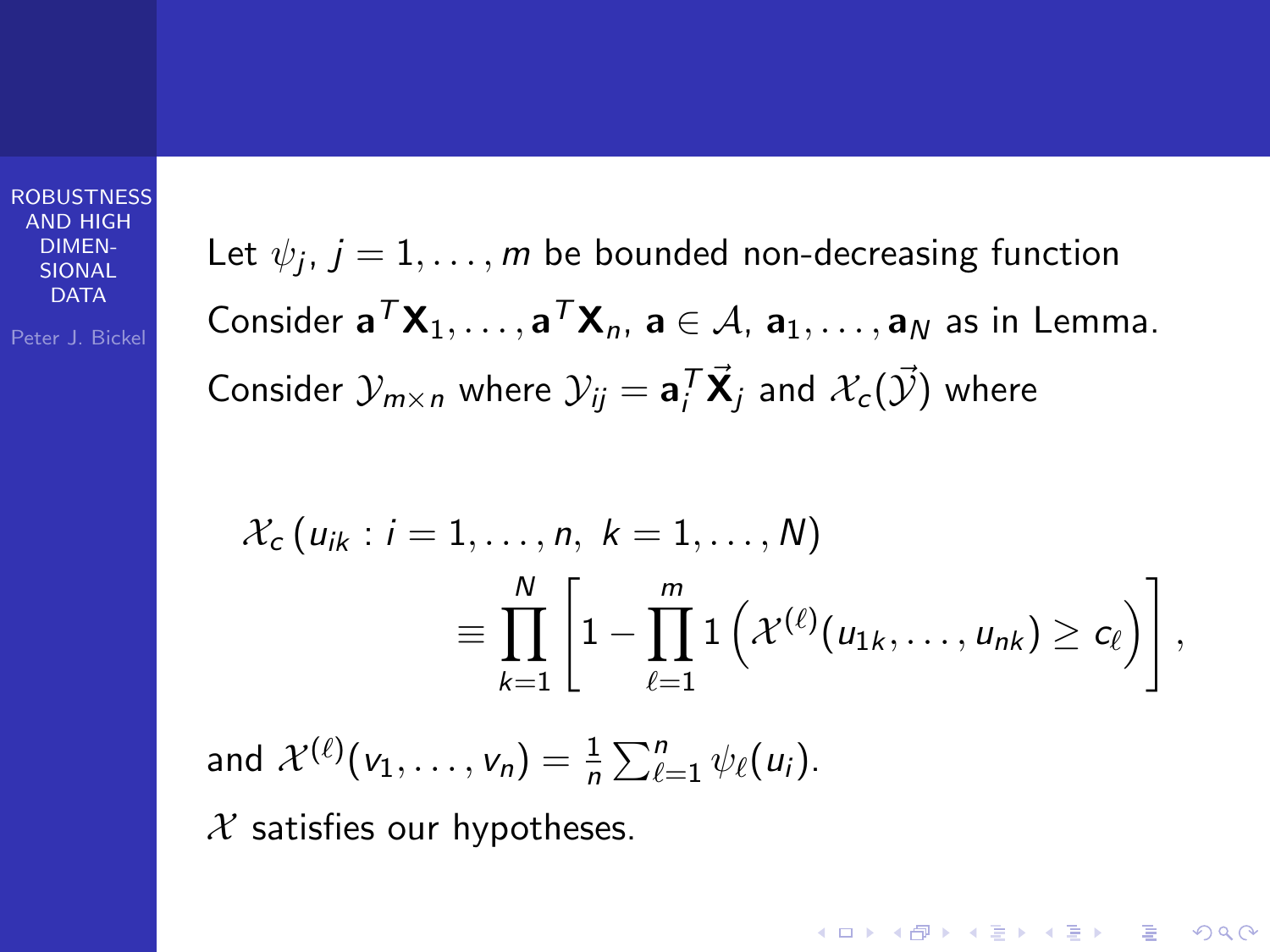f) Apply large deviation theory to

$$
\frac{1}{n}\sum_{i=1}^n \psi(Z_{ij}^{(0)})
$$

where 
$$
\mathbf{Z}_1^0, ..., \mathbf{Z}_n^0
$$
  
\n
$$
\mathbf{Z}_i^{(0)} \equiv (Z_{i1}^{(0)}, ..., Z_{iN}^{(0)})^T
$$
\nare iid  $N_N(\mathbf{0}, R_{N \times N}^{(0)})$   
\n
$$
R_{N \times N}^{(0)} = ||\delta_{ab} + (1 - \delta_{ab})(1 - \varepsilon)||_{N \times N}
$$
\nto obtain

$$
P\Big[\frac{1}{n}\sum_{i=1}^n Z_{ij}^{(0)} \notin [K_0 - \delta, K_0 + \delta] \text{ for any } 1 \le j \le N\Big] \longrightarrow 0
$$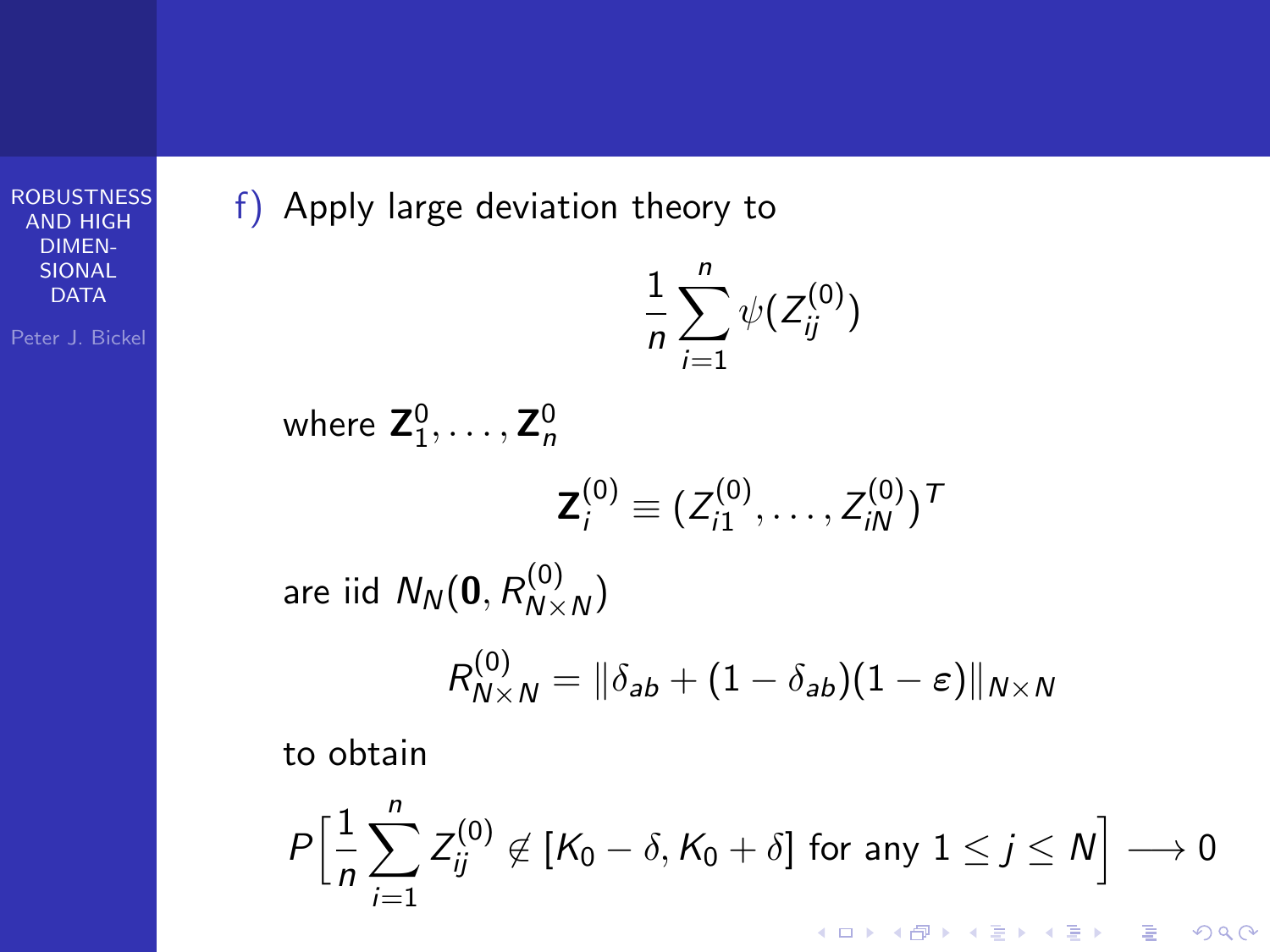- Peter J. Bickel  $g$ ) Apply Slepian's inequality to get a). Generalize to b), c) using Joag-dev's inequality. Choose the  $\{x_i\}$  to be dense to get  $(*)$ 
	- h) (i) Follows as above
		- $(ii)$  Follows because by shifting, any G with compact support can be made not to change sign with respect to Φ

**KORK ERKER ADE YOUR** 

(iii) {Distributions with compact support} is dense in {all distributions} in Lévy-Prohorov metric